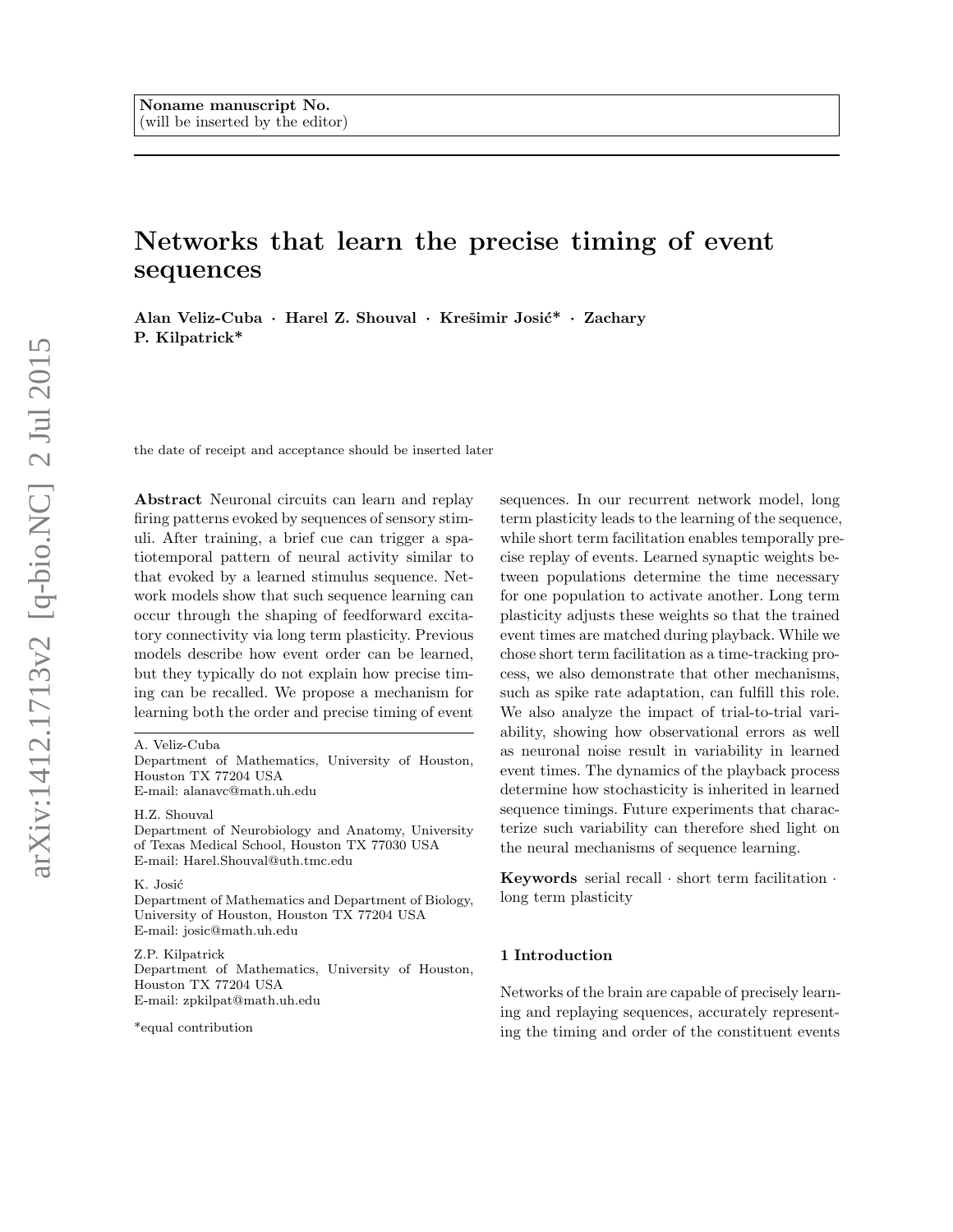(Conway and Christiansen, 2001; Buhusi and Meck, 2005). Recordings in awake monkeys and rats reveal neural mechanisms that underlie such sequence representation. After a training period consisting of the repeated presentation of a cue followed by a fixed sequence of stimuli, the cue alone can trigger a pattern of neural activity correlated with the activity pattern evoked by the stimulus sequence (Eagleman and Dragoi, 2012; Xu et al, 2012). Importantly, the temporal patterns of the stimulusdriven and cue-evoked activity are closely matched (Shuler and Bear, 2006; Gavornik and Bear, 2014).

Sequence learning and replay has been identified in a number of different brain areas. Recent electrophysiological recordings have located patterned neural activity in V1 (Xu et al, 2012; Gavornik and Bear, 2014) and V4 (Eagleman and Dragoi, 2012), corresponding to learned visual sequences. Experiments on motor sequence learning found the underlying activity was coordinated by a combination of prefrontal, associative, and motor cortical areas (Jenkins et al, 1994; Sakai et al, 1998). Training networks of the brain to replay motor sequences is important since it allows quick motor skill execution, faster than deliberate muscle control allows (Hikosaka et al, 2002). In addition, learning visual sequences can aid in experiencebased prediction, so animals can react quickly to an unexpected chain of events (Meyer and Olson, 2011; Kok et al, 2012). Learning serial order is also an essential component of language and speech production in humans (Burgess and Hitch, 1999). In a similar way, music perception and production requires that humans learn to recognize and generate auditory-motor sequences (Zatorre et al, 2007). In total, sequence learning plays a large role in the daily cognitive tasks of a wide variety of animals.

Various neural mechanisms have been proposed for learning the duration of a single event (Buonomano, 2000; Rao and Sejnowski, 2001; Durstewitz, 2003; Reutimann et al, 2004; Karmarkar and Buonomano, 2007; Gavornik et al, 2009), as well as the order of events in a sequence (Amari, 1972; Kleinfeld, 1986; Wang and Arbib, 1990; Abbott and Blum, 1996; Jun and Jin, 2007; Fiete et al, 2010;

Brea et al, 2013). However, mechanisms for learning the precise timing of multiple events in a sequence remain largely unexplored. The activity of single neurons evolves on the timescale of tens of milliseconds. It is therefore likely that sequences on the timescale of seconds are represented in the activity of populations of cells. Recurrent network architecture could determine activity patterns that arise in the absence of input, but how this architecture can be reshaped by training to support precisely timed sequence replay is not understood.

Long term potentiation (LTP) and long term depression (LTD) are fundamental neural mechanisms that change the weight of connections between neurons (Kandel, 2001). Learning in a wide variety of species, neuron types, and parts of the nervous system has been shown to occur through LTP and LTD (Alberini, 2009; Takeuchi et al, 2014; Nabavi et al, 2014). It is therefore natural to ask whether LTP and LTD can play a role in the learning of sequence timing (Karmarkar and Buonomano, 2007; Ivry and Schlerf, 2008; Bueti and Buonomano, 2014), in addition to their proposed role in learning sequence order (Abbott and Blum, 1996; Fiete et al, 2010).

We introduce a neural network model capable of learning the timing of events in a sequence. The connectivity and dynamics in the network are shaped by two mechanisms: long term plasticity and short term facilitation. Long term synaptic plasticity allows the network to encode sequence and timing information in the synaptic weights, while slowly evolving short term facilitation can mark time during event playback. These ideas are quite general, and we show that they do not depend on the particulars of the time-tracking mechanisms we implemented. The impact of stimulus variability and neural noise is largely determined by the trajectory of the time-tracking process. Thus, we predict that errors in event sequence recall may be indicative of the mechanism that encodes them.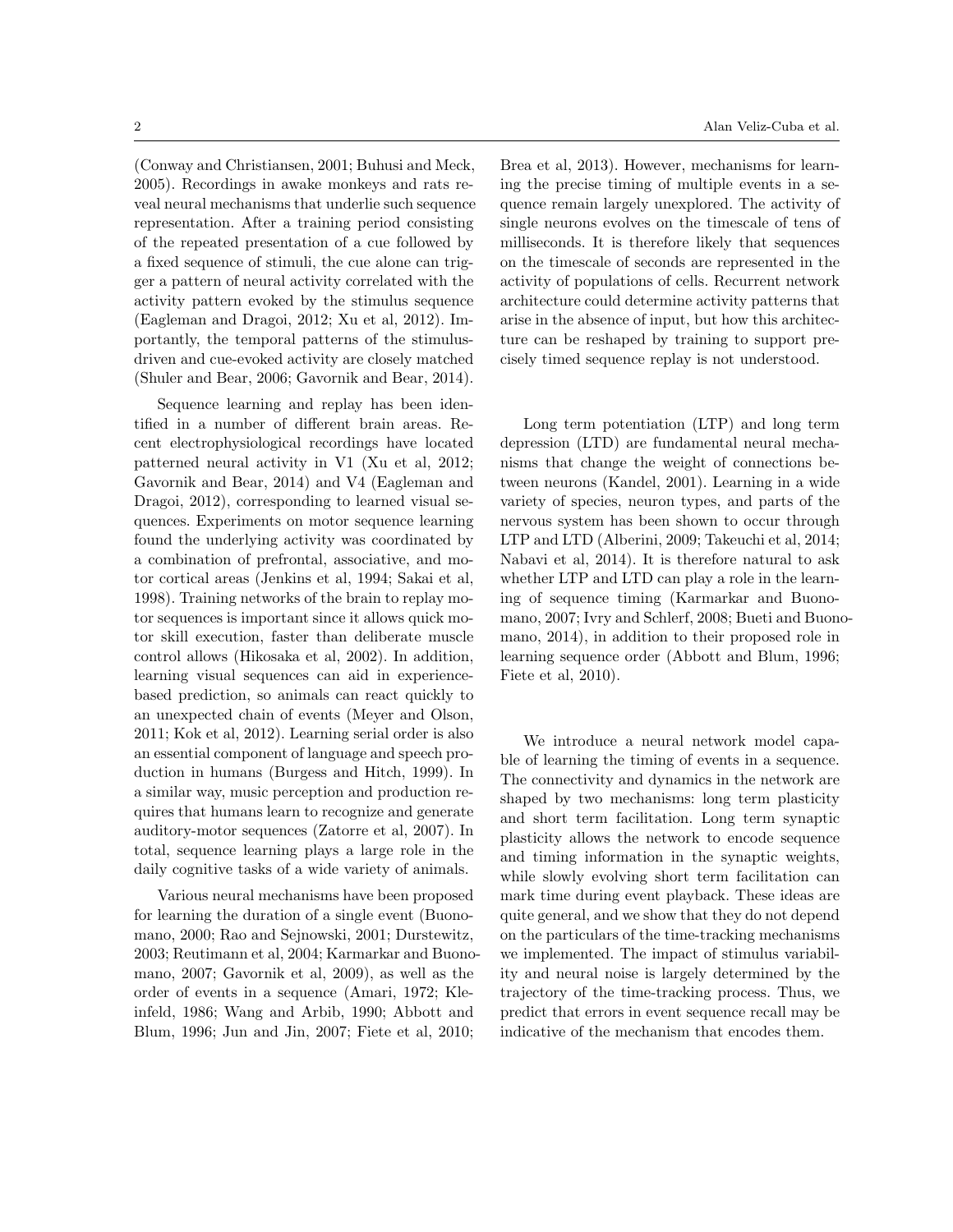## 2 Material and Methods

# 2.1 Population rate model with short term facilitation

Pyramidal cells in cortex form highly connected clusters (Song et al, 2005; Perin et al, 2011), which can correspond to neurons with similar stimulus tuning (Ko et al, 2011). We therefore considered a rate model describing the activity of N excitatory populations (clusters)  $u_j$   $(j = 1, \ldots, N)$ , and a single inhibitory population  $v$ . The excitatory and inhibitory populations were coupled via long range connections. Each population  $j$  received an external input  $I_i(t)$ . Our model took the form:

$$
\tau \frac{du_j}{dt} = -u_j + \varphi (I_j(t) + I_{j,syn} - \theta),
$$
  
\n
$$
\tau_f \frac{dp_j}{dt} = 1 - p_j + (p_{max} - 1)u_j,
$$
  
\n
$$
\tau \frac{dv}{dt} = -v + \varphi \left(\sum_{k=1}^N Z_k u_k - \theta_v\right),
$$
\n(1)

where synaptic inputs to the *j*th population are given by

$$
I_{j,syn} = w_{jj}u_j + \sum_{k \neq j}^{N} w_{jk}p_ku_k - Lv.
$$

A complete description of the model functions and parameters is given in Table 1. Population firing rates ranged between a small positive value (the background firing rate), and a maximal value (the rate of a driven population), normalized to be 0 and 1, respectively. The baseline weight of the connection from population k to j was denoted by  $w_{jk}$ . Connections within a population were denoted  $w_{ij}$ , and these were not subject to short-term facilitation. Furthermore, the global inhibitory population, modeled by  $v$ , was typically active for very short epochs, so the effects of short term plasticity were not considered. These assumptions did not change our results, but made the analysis more transparent.

Synapses between populations were subject to short term facilitation, and the facilitated connection had "effective synaptic strength"  $w_{jk}p_k$  (Tsodyks  $w_{max} - w$ ).

et al, 1998). Without loss of generality we assumed that short term facilitation varied between 1 and 2 so that the effective synaptic strength varied from  $w_{jk}$  to  $2w_{jk}$ . Note that rescaling the maximal level of short term facilitation will simply rescale the relationship we will derive between the baseline synaptic weight and activation time of single populations. We assumed  $\tau_f \gg \tau$ , in keeping with the observation that synaptic facilitation dynamics are much slower than changes in firing rates (Markram et al, 1998).

In the absence of external stimulus or input from other populations, the dynamics of each population is described by  $\tau \frac{du_j}{dt} = -u_j + \varphi(w_{jj}u_j - \theta),$ and the stationary firing rate is given by the solutions of  $\varphi(w_{ij}u_j - \theta) = u_j$ . We typically took  $\varphi$ to be a Heaviside step function. Thus, if  $w_{jj} > \theta$ , there are two equilibrium firing rates:  $u_j = 0$  (inactive population) and  $u_i = 1$  (active population). This assumption simplified the analysis, however we show show in Section 4.2 that they are not essential.

## 2.2 Rate-based long term plasticity

Connectivity between the populations in the network was subject to long term potentiation (LTP) and long term depression (LTD). Following experimental evidence (Bliss and Lømo, 1973; Dudek and Bear, 1992; Markram and Tsodyks, 1996; Sjöström et al, 2001), connections were modulated using a rule based on pre- and post-synaptic activity with 'soft' bounds (Gerstner and Kistler, 2002).

We made three main assumptions about the long term evolution of synaptic weight,  $w = w_{\text{pre}\rightarrow \text{post}}$ : (a) If the presynaptic population activity was low  $(u_{pre} \approx 0)$ , the change in synaptic weight was negligible  $(\dot{w}(t) = 0)$ ; (b) If the presynaptic population was highly active  $(u_{pre} \approx 1)$  and the postsynaptic population responded weakly  $(u_{post} \approx 0)$ , then the synaptic weight decayed toward zero  $(\dot{w}(t) \propto -w);$ and (c) If both populations had a high level of activity  $(u_{post} \approx 1$  and  $u_{pre} \approx 1$ ), then synaptic weight increased towards an upper bound  $(\dot{w}(t) \propto$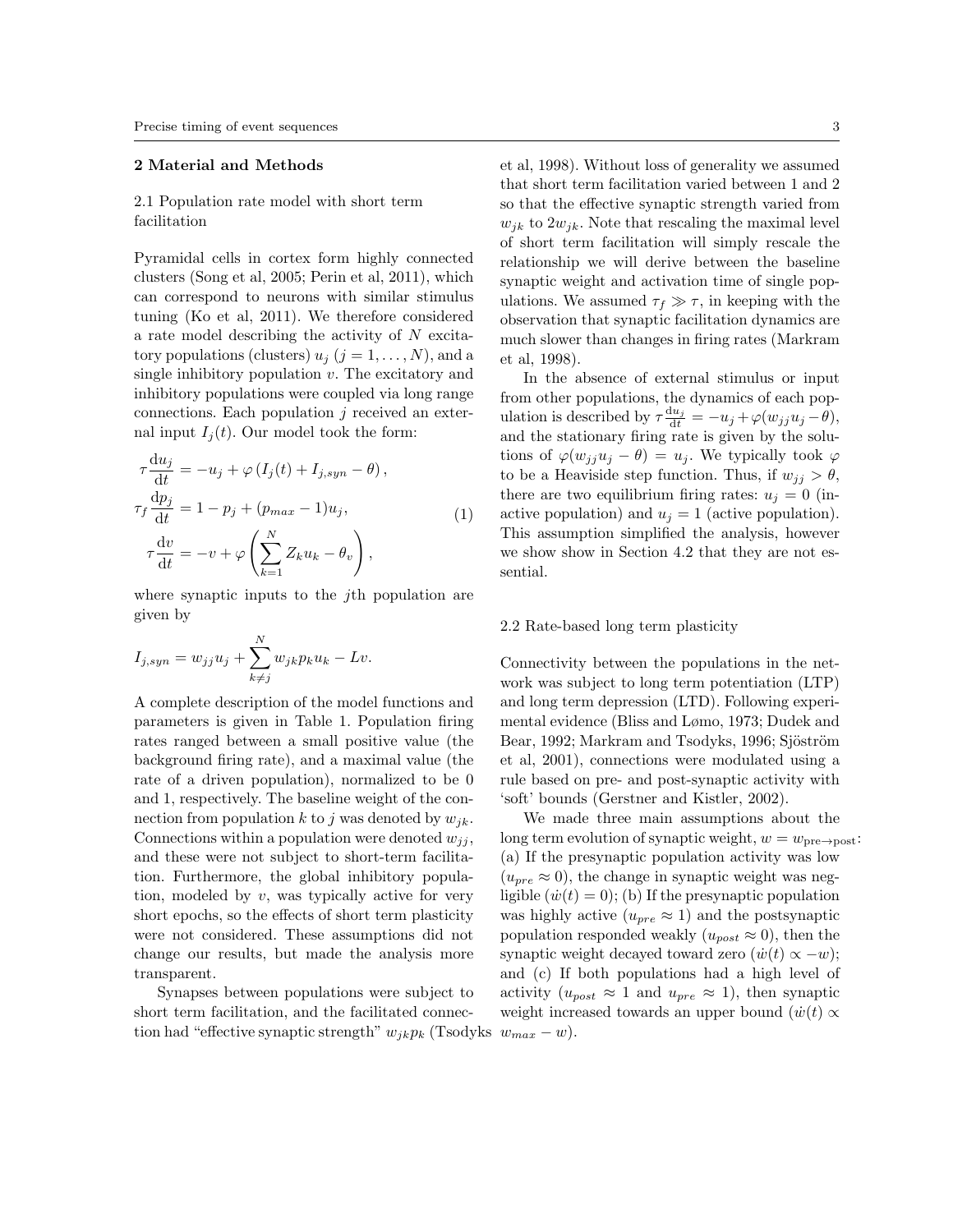Table 1 Variables and parameters with their default values. The default values were used in all simulations, unless otherwise noted. References indicate work where similar parameter values were used or estimated: <sup>1</sup>Graupner and Brunel (2012), <sup>2</sup>Xu et al (2012), <sup>3</sup>Gavornik and Bear (2014), <sup>4</sup>Markram and Tsodyks (1996), <sup>5</sup>Lundstrom (2015);  $6Häusser$  and Roth (1997).

|                                                  | Variables                                                                                  |
|--------------------------------------------------|--------------------------------------------------------------------------------------------|
| symbol                                           | description                                                                                |
| $I_j$                                            | external stimulus for excitatory population $j$                                            |
| $u_j$                                            | non-dimensional firing rate of excitatory population j (maximum $u_j = 1$ )                |
| $\upsilon$                                       | non-dimensional firing rate of global inhibitory population (maximum $v = 1$ )             |
| $p_j$                                            | level of facilitation of synapses from population j (baseline $p_i = 1$ )                  |
| $w_{jk}, w$                                      | strength of excitation from population $k$ to excitatory population $j$                    |
| $T_j, T$                                         | duration of stimulus                                                                       |
| Time parameters (default values in parenthesis)  |                                                                                            |
| symbol                                           | description                                                                                |
| $\tau$                                           | timescale of neuronal firing $(10\text{ms}$ <sup>6</sup> )                                 |
| $\tau_f$                                         | timescale of short term facilitation $(1s4)$                                               |
| $\tau_w$                                         | timescale of learning rule $(150s1)$                                                       |
| $\tau_a$                                         | time scale of adaptation $(400\text{ms}^{-5})$                                             |
| $\tau_s$                                         | time scale of synaptic inputs from other populations $(50\text{ms}$ <sup>6</sup> )         |
| $T_{cue}$                                        | duration of stimulus to trigger replay $(50\text{ms}^{-2,3})$                              |
| $\boldsymbol{D}$                                 | delay in presynaptic firing affecting connections between populations $(30\text{ms}^{-1})$ |
| D'                                               | delay in presynaptic firing affecting connections within populations $(20\text{ms}^{-1})$  |
| Other parameters (default values in parenthesis) |                                                                                            |
| symbol                                           | description                                                                                |
| $\varphi$                                        | firing rate response function (Heaviside step function)                                    |
| $\theta$                                         | threshold for activation of excitatory population $(0.5)$                                  |
| $\theta_v$                                       | threshold for activation of inhibitory population $(0.5)$                                  |
| $p_{max}$                                        | maximum level of short term facilitation $(2)$                                             |
| $Z_k$                                            | strength of excitation from population $k$ to inhibitory population $(0.3)$                |
| L                                                | weight of global inhibition $(0.6)$                                                        |
| $\boldsymbol{b}$                                 | strength of adaptation $(1)$                                                               |
| $\boldsymbol{M}$                                 | learning rule threshold $(1)$                                                              |
| $w_{max}$                                        | maximum synaptic weight between populations $(0.4852)$                                     |
| $w'_{max}$                                       | maximum synaptic weight within populations (4.1312)                                        |
| $w_{min}$                                        | minimum synaptic weight within populations (1.3488)                                        |
| $\gamma_d$                                       | strength of LTD between populations $(150-1)$                                              |
| $\gamma_p$                                       | strength of LTP between populations $(3614.51)$                                            |
| $\gamma_d'$                                      | strength of LTD within populations (7500)                                                  |
| $\gamma_p'$                                      | strength of LTP within populations $(267.86-1)$                                            |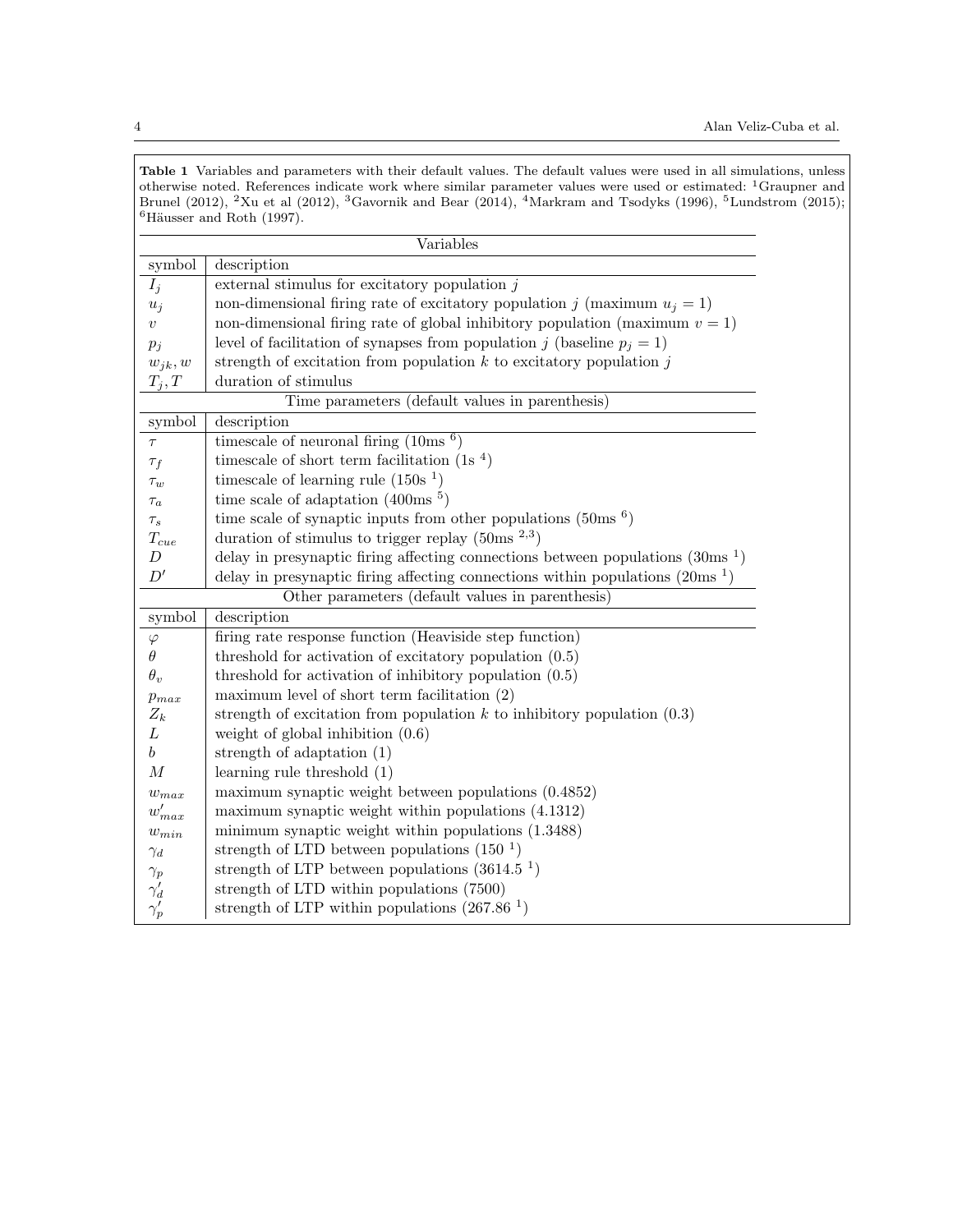Similar assumptions have been used in previous rate-based models of LTP/LTD (von der Malsburg, 1973; Bienenstock et al, 1982; Oja, 1982; Miller, 1994), and it has been shown that calciumbased (Graupner and Brunel, 2012) and spike-time dependent (Clopath et al, 2010; Gjorgjieva et al, 2011) plasticity rules can be reduced to such ratebased rules (Pfister and Gerstner, 2006). Furthermore, the fact that pre-synaptic activity is necessary to initiate either LTP or LTD is supported by experimental observations that plasticity depends on calcium influx through NMDA receptors (Malenka and Bear, 2004). A simple differential equation that implements these assumptions is

$$
\tau_w \frac{\mathrm{d}w}{\mathrm{d}t} = -\gamma_d w u_{pre}(t - D)(M - u_{post}(t)) \tag{2}
$$

$$
+ \gamma_p (w_{max} - w) u_{pre}(t - D) u_{post}(t),
$$

where  $\tau_w$  is the time scale,  $\gamma_d$  ( $\gamma_p$ ) represents the strength of LTD  $(LTP)$ ,  $D$  is a delay accounting for the time it takes for the presynaptic firing rate to trigger plasticity processes, and  $M$  is a parameter that determines the threshold and magnitude of LTD. We note that we initially model only the molecular processes that detect correlations in firing rates, and thus set  $\tau_w = 150$ s. We will later extend this model to account for the longer timescales of synaptic weight changes (Section 4.4).

Eq. (2) describes a Hebbian rate-based plasticity rule with soft bounds involving only linear and quadratic dependences of the pre- and postsynaptic rates (Gerstner and Kistler, 2002). Temporal asymmetry that accounts for the causal link between pre- and post-synaptic activity is incorporated with a small delay in the dependence of presynaptic activity  $u_{pre}(t - D)$  (Gütig et al, 2003). This learning rule is a firing-rate version of the calcium-based plasticity model proposed by Graupner and Brunel (2012).

# 2.3 Encoding timing of event sequences

Our training protocol was based on several recent experiments that explored cortical learning in response to sequences of visual stimuli (Xu et al,

2012; Eagleman and Dragoi, 2012; Gavornik and Bear, 2014). During a training trial, an external stimulus  $I_i(t)$  activated one population at a time. Each individual stimulus could have a different duration (Fig. 1B). We stimulated n populations, and enumerated them by order of stimulation; that is, population 1 was stimulated first, then population 2, and so on. This numbering is arbitrary, and the initial recurrent connections have no relation to this order. We denote the duration of input  $j$  by  $T_i$ . All inputs stop at  $T_{tot} = T_1 + T_2 + \ldots + T_n$ . A sequence was presented m times.

Repeated training of the network described by Eq. (1) with a fixed sequence drove the synaptic weights  $w_{ij}$  to equilibrium values. We assumed that during sequence presentation, the amplitude of external stimuli  $I_i(t)$  was sufficiently strong to dominate the dynamics of the population rates,  $u_i$ . Then, the activity of the populations during training evolved according to:

$$
\tau \frac{\mathrm{d}u_j}{\mathrm{d}t} = -u_j + \varphi \left( I_j(t) - \theta \right), \quad j = 1, \dots, n,
$$
  

$$
\tau_w \frac{\mathrm{d}w_{jk}}{\mathrm{d}t} = -\gamma_d w_{jk} u_k(t - D)(M - u_j(t)) \tag{3}
$$
  

$$
+ \gamma_p (w_{max} - w_{jk}) u_k(t - D) u_j(t), \ j \neq k.
$$

Thus, the timing of population activations mimicked the timing of the input sequence, i.e. the training stimulus.

#### 2.3.1 Synaptic weights for consecutive activations

For simplicity, we begin by describing the case of two populations,  $N = 2$ , and we consider the threshold that determines the level of LTD equal to 1,  $M = 1$ , so that LTD is absent when the postsynaptic population is active  $(u_{post} = 1)$ . Suppose that  $I_1(t) = I_S$  on [0, T<sub>1</sub>] and  $I_2(t) = -I_H$ , and  $I_2(t) = I_S$  on  $[T_1, T_1 + T_2]$  and  $I_1(t) = -I_H$ , where  $I<sub>S</sub>$  and  $I<sub>H</sub>$  are large enough so that Eq. (3) is valid. The positive inputs with weight  $I<sub>S</sub>$  model feedforward excitation to cells tuned to the cue from upstream visual processing regions in thalamus. Negative inputs with weight  $-I_H$  model strong effective feedforward inhibition to cortical cells that are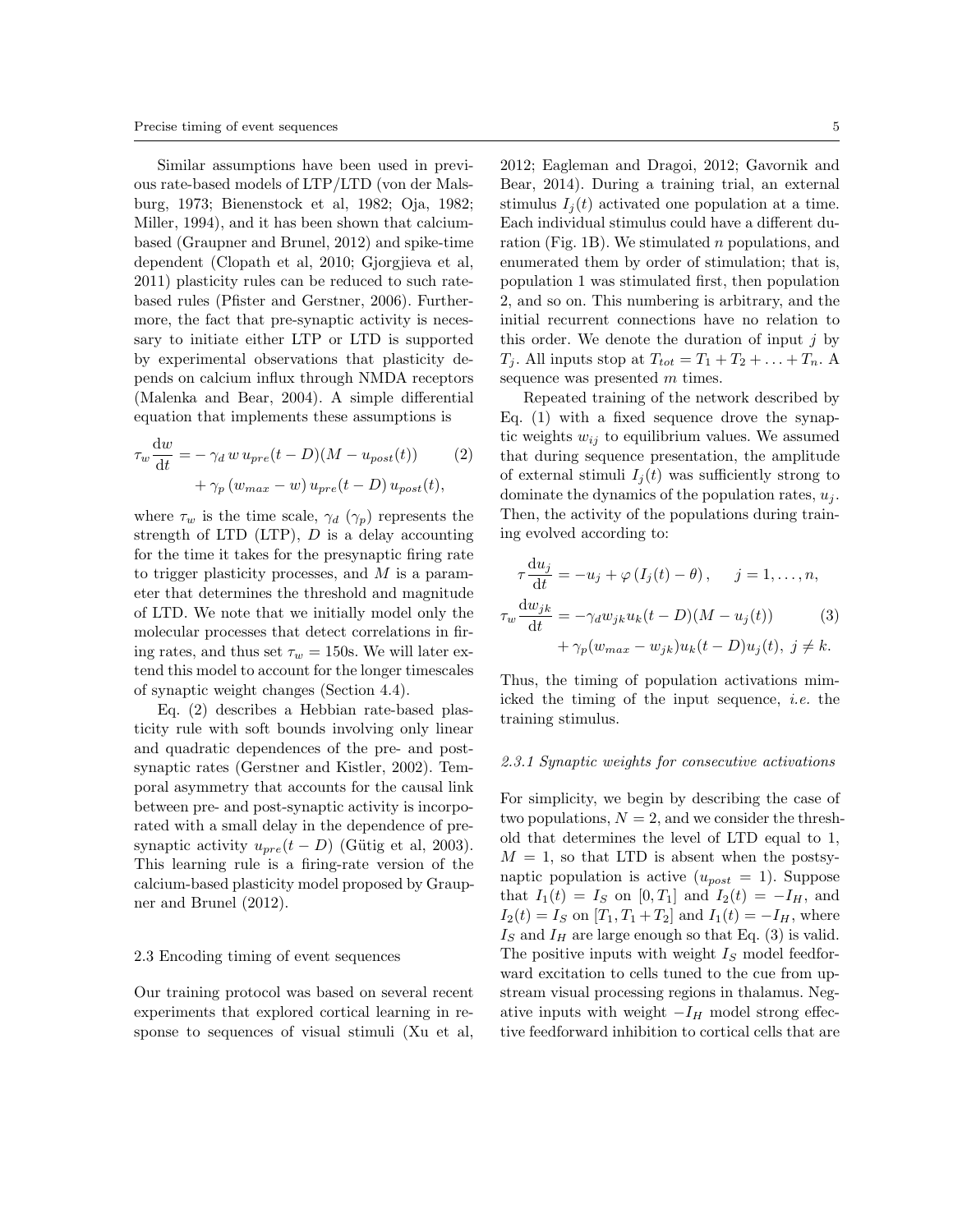.

not tuned to the present cue (Wang et al, 2007; Haider et al, 2013). Representing the effect of feedforward inhibition as static inputs simplified the model, and did not affect our results.

We assumed that  $T_i > D$ ,  $T_i \gg \tau$ , and  $\tau_w \gg \tau$ , so that the stimulus was longer than the plasticity delay, and plasticity slower than the firing rate dynamics. Separation of timescales in Eq. (3) implies that  $u_j \approx \varphi(I_j(t) - \theta)$ , so the firing rate of populations 1 and 2 is approximated by  $u_1(t) \approx 1$ on [0, T<sub>1</sub>] and zero elsewhere, and  $u_2(t) \approx 1$  on  $[T_1, T_1 + T_2]$  and zero elsewhere (Fig. 2A). Hence, during a training trial on a time interval  $[0, T_{tot}],$ we obtain from Eq. (3) the following piecewise equation for the synaptic weight,  $w_{21}$ , in terms of the duration of the first stimulus,  $T_1$ ,

$$
\frac{dw_{21}}{dt} = \begin{cases}\n0, & t \notin [D, T_1 + D], \\
-\frac{\gamma_d}{\tau_w} w_{21}, & t \in [D, T_1], \\
\frac{\gamma_p(w_{max} - w_{21})}{\tau_w}, & t \in [T_1, T_1 + D].\n\end{cases}
$$
\n(4)

Note that we assumed that  $u_1(t) = 0$  for  $t < 0$ .

Eq. (4) allows the network to encode  $T_1$  using the weight  $w_{21}$ . Namely, solving Eq. (4) we obtain

$$
w_{21}(T_{tot}) = w_{21}(0)e^{-T_1\gamma_d/\tau_w}e^{-(\gamma_p - \gamma_d)D/\tau_w} + (1 - e^{-D\gamma_p/\tau_w})w_{max},
$$

which relates the synaptic weight at the end of a presentation,  $w_{21}(T_{tot})$ , to the synaptic weight at the beginning of the presentation,  $w_{21}(0)$  (Fig. 2A). Thus, there is a recursive relation that relates the weight  $w_{21}$  at the end of the  $i+1$ st stimulus to the weight at the end of the *i*th stimulus:

$$
w_{21}^{i+1} = w_{21}^{i} e^{-T_1 \gamma_d / \tau_w} e^{-(\gamma_p - \gamma_d) D / \tau_w}
$$
  
 
$$
+ (1 - e^{-D \gamma_p / \tau_w}) w_{max}.
$$
 (5)

As long as  $\gamma_p > \gamma_d$ , the sequence  $(w_{21}^i)$  converges to

$$
w_{21}^{\infty} := \frac{(1 - e^{-D\gamma_p/\tau_w})w_{max}}{1 - e^{-T_1\gamma_d/\tau_w}e^{-(\gamma_p - \gamma_d)D/\tau_w}},
$$
(6)

as seen in Fig. 2B. An equivalent expression also holds in the case of an arbitrary number of populations.

The relative distance to the fixed point  $w_{21}^{\infty}$  is computed by noting that (for  $T_1$  fixed)

$$
|w_{21}^{i+1} - w_{21}^{\infty}| / |w_{21}^{i} - w_{21}^{\infty}| = e^{-T_1 \gamma_d / \tau_w} e^{-(\gamma_p - \gamma_d)D / \tau_w},
$$

from which we calculate

$$
|w_{21}^{i} - w_{21}^{\infty}| \propto \left(e^{-T_1 \gamma_d / \tau_w} e^{-(\gamma_p - \gamma_d)D / \tau_w}\right)^i
$$

Thus, the sequence converges exponentially with the number of training trials,  $i$ . The relative distance to the fixed point is proportional to  $e^{-mT_1\gamma_d/\tau_w}$ , so the convergence is faster for larger values of  $T_1$ , as shown in Fig. 2C.

2.3.2 Synaptic weights of populations that are not co-activated

To compute the dynamics of  $w_{12}$ , we note that during a training trial on the time interval  $[0, T_{tot}]$ , the following piecewise equation governs the change in synaptic weight,

$$
\frac{\mathrm{d}w_{12}}{\mathrm{d}t} = \begin{cases} 0, & t \notin [T_1 + D, T_1 + T_2 + D], \\ -\frac{\gamma_d}{\tau_w} w_{12}, & t \in [T_1 + D, T_1 + T_2 + D], \end{cases}
$$

which can be solved explicitly to find

$$
w_{12}(T_{tot}) = w_{12}(0)e^{-T_2\gamma_d/\tau_w}.
$$
 (7)

We can therefore write a recursive equation for the weight after the  $i+1$ st stimulus in terms of the weight after the ith stimulus

$$
w_{12}^{i+1} = w_{12}^i e^{-T_2 \gamma_d / \tau_w},
$$

which converges to  $w_{12}^{\infty} = 0$ . Thus,  $w_{jk}^{\infty} = 0$  for all pairs of populations  $(j, k)$  for which population j was not activated immediately after population  $k$ during training. In total, sequential activation of the populations leads to the strengthening only of the weights  $w_{j+1,j}$ , while other weights are weakened.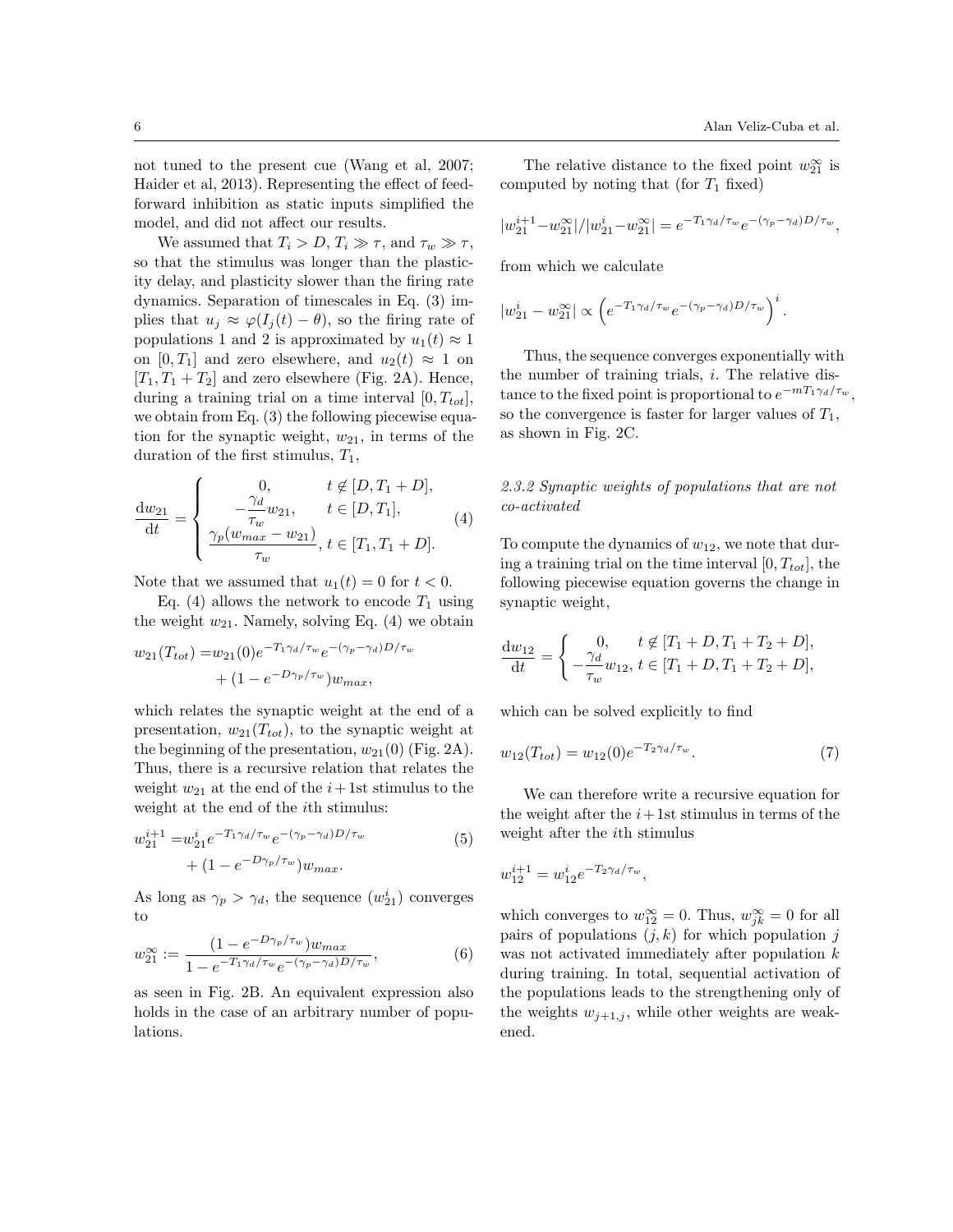#### 2.4 Reactivation of trained networks

To examine how a sequence of event timings could be encoded by our network, the first neural population in the sequence was activated with a short cue. Typically, this cue was of the form  $I_1(t) = 1$ for  $t \in [0, T_{cue}], I_1(t) = 0$  for  $t \in [T_{cue}, \infty),$  and  $I_i(t) = 0$  for  $j \neq 1$  (Fig. 1C). During replay, aside from the initial cue, the activity in the network was generated through recurrent connectivity.

We describe the case of two populations where the first population is cued, and remains active due to self-excitation  $(u_1(t) \approx 1)$ , Fig. 3A. Since  $u_2(0) = 0$  and  $\varphi$  is the Heaviside step function, the equations governing the dynamics of the second population are

$$
\tau \frac{\mathrm{d}u_2}{\mathrm{d}t} = -u_2 + \varphi(w_{21}p_1 - \theta), \n p_1(t) = p_{max} + (1 - p_{max})e^{-t/\tau_f}.
$$
\n(8)

Thus, for population 2 to become active,  $w_{21}p_1(t)$ must have reached  $\theta$  (Fig. 3A). The time T between when  $u_1$  becomes active and  $u_2$  becomes active ("replay time") could be controlled by the synaptic weight  $w_{21}$ . Fig. 3B shows the effect of changing the synaptic weight: For very small values of the baseline weight  $w_{21}$ , the effective synaptic strength  $w_{21}p_1(t)$  never reaches  $\theta$  and activation does not occur. Increasing the baseline weight  $w_{21}$ causes more rapid activation of the second population, and for very large weights  $w_{21}$  the activation is immediate. The weight required for a presynaptic population to activate a postsynaptic population after T units of time is given in closed form by

$$
\mathcal{W}(T) := \frac{\theta}{p_{max} + (1 - p_{max})e^{-T/\tau_f}}.\tag{9}
$$

Similarly, the inverse of this function,

$$
\mathcal{T}(w) := \tau_f \ln \left( \frac{p_{max} - 1}{p_{max} - \theta/w} \right),\tag{10}
$$

gives the activation time as a function of the synaptic weight (Fig. 3C). Note that Eq. (10) is valid for  $\theta/p_{max} < w < \theta$ . If  $w \leq \theta/p_{max}$ , then activation

To ensure the first population becomes inactive when population 2 becomes active, we assumed that global inhibition overcame the self excitation in the first population,  $w_{11} + w_{12}p_2(T) - L - \theta < 0$ . Also, for the second population to remain active, we needed the self excitation plus the input received from population 1 to be stronger than the global inhibition; namely,  $w_{22}+w_{21}p_1(T)-L-\theta=$  $w_{22} - L > 0$ . These two inequalities are satisfied whenever  $w_{12}$  is small enough and  $L < w_{ij} < L + \theta$ .

# 2.5 Matching training parameters to reactivation parameters

To guarantee that long term plasticity leads to a proper encoding of event times, it is necessary that the learned weight,  $w_{21}^{\infty}$  given by Eq. (6), matches the desired weight  $W(T)$  given by Eq. (9). This can be achieved by equating the right hand sides of Eq.  $(6)$  and Eq.  $(9)$ , so that

$$
\frac{(1 - e^{-D\gamma_p/\tau_w})w_{max}}{1 - e^{-T\gamma_d/\tau_w}e^{-(\gamma_p - \gamma_d)D/\tau_w}} =
$$

$$
= \frac{\theta/p_{max}}{1 + e^{-T/\tau_f}(1 - p_{max})/p_{max}}.
$$
(11)

Eq. (11) can be satisfied for all values of  $T$  by choosing parameters that satisfy

$$
\tau_w/\gamma_d = \tau_f,
$$
  
(1 - e<sup>-D\gamma\_p/\tau\_w</sup>) $w_{max} = \theta/p_{max},$   
(12)  

$$
e^{-(\gamma_p - \gamma_d)D/\tau_w} = (p_{max} - 1)/p_{max}.
$$

Since there are fewer equations than model parameters, there is a multi-dimensional manifold of parameters for which Eq.  $(11)$  holds for all T. For instance, for fixed short-term facilitation parameters  $\theta$ ,  $p_{max}$ , and  $\tau_f$  and restricting specific plasticity parameters  $\tau_w$  and D, the appropriate  $\gamma_d$ ,  $\gamma_p$ , and  $w_{max}$  can be determined using Eq. (12). This is how we determined the parameters in Figs. 4 and 5.

The first relationship in Eq. (12) states  $\tau_w/\gamma_d =$  $\tau_f$ , relating the timescale of short term facilitation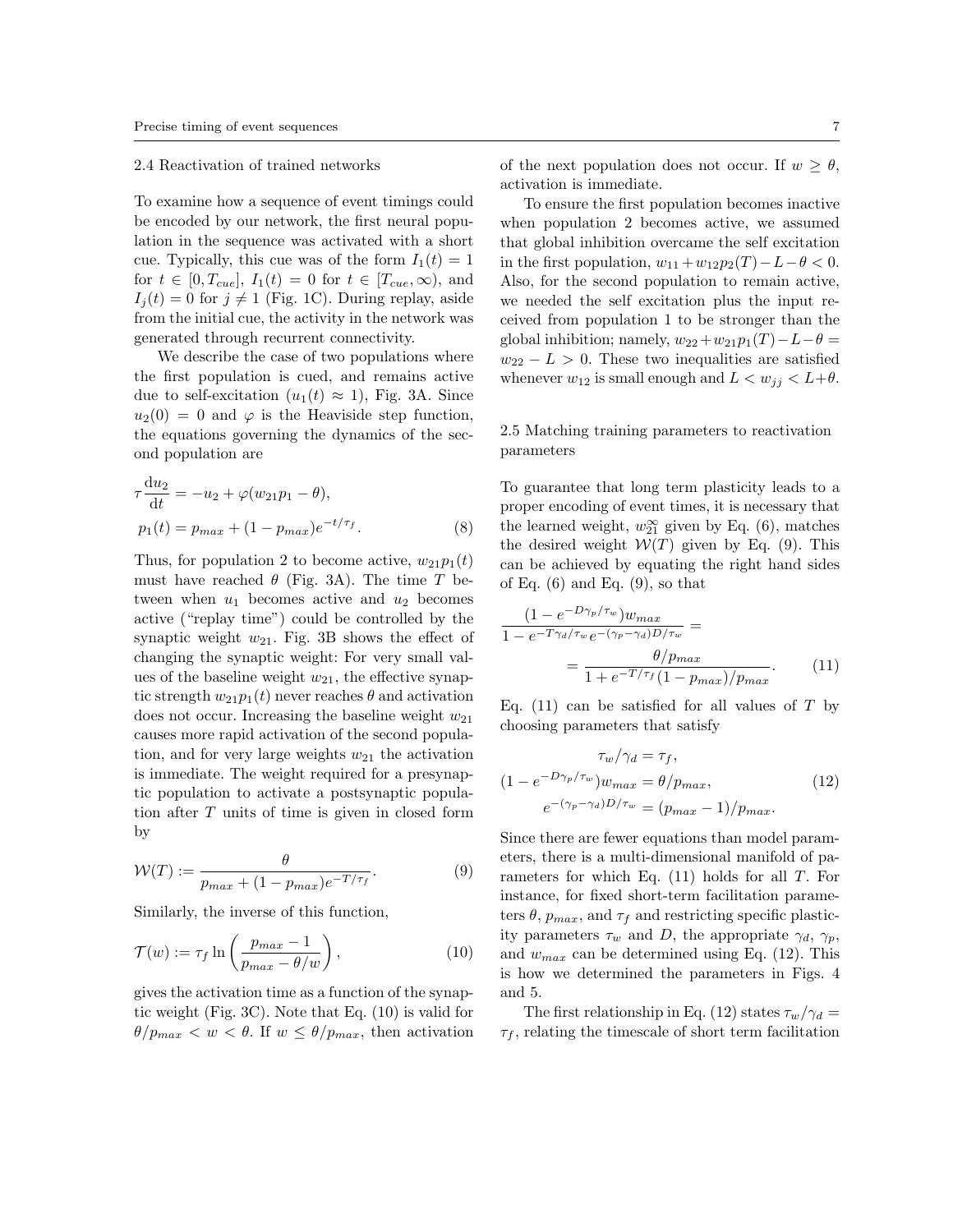to the timescale of long term plasticity through the depression amplitude parameter  $\gamma_d$ . It is important to note that this does not mean that the timescales of the two processes need to match. As stated in Table 1, following experimental data (Markram and Tsodyks, 1996; Alberini, 2009; Graupner and Brunel, 2012; Nabavi et al, 2014), we chose  $\tau_f = 1$ s and  $\tau_w = 150$ s for our simulations. This implies that  $\gamma_d = 150$ , for training to yield the correct weights.

As we demonstrate in Supplementary Fig. 1, perturbing parameters of the long term plasticity process away from the optimal relationships determined by Eq. (12) does alter the learned time. The relative size of errors depends on the parameters we perturb, and we find the model is most sensitive to perturbation of  $w_{max}$ . Perturbations of other parameters such as  $\gamma_p$  and  $\gamma_d$  lead to to errors roughly equal in to the magnitude of the parameter perturbation (e.g., a 5% perturbation of  $\gamma_d$  leads to a 5% change in  $T_{replay}$ ).

For more detailed models, the analog of Eq. (12) is more cumbersome or impossible to obtain explicitly. Specifically, when we incorporated noise into our models in the Section 4.1 and considered spike rate adaptation in the Section 4.3, we had to use an alternative approach. We found it was always possible to use numerical means to approximate parameter sets that allowed a correspondence between the trained and desired weight for all possible event times. A simple way of finding such parameters was to use the method of least squares: We selected a range of stimulus durations, e.g.  $[.1s, 3s]$ and sampled timings from it, e.g.  $S = \{.1s, .2s, .3s,$  $\ldots$ , 3s}. For each  $T \in S$  we computed the learned weight,  $w_{learned}(T, \text{pars})$ , where "pars" denotes the list of parameters to be determined. Then, we computed the replay time,  $T_{replay}(w_{learned}(T, pars)).$ We defined the "cost" function

$$
J(\text{pars}) = \sum_{T \in S} (T_{replay}(w_{learned}(T, \text{pars})) - T)^{2},
$$

and the desired parameters were given by

$$
\text{pars}_{best} := \operatorname{argmin}_{\text{pars}} \{ J(\text{pars}) \}. \tag{13}
$$

This approach was successful for different models and training protocols, and allowed us to find a working set of parameters for models that included noise or different slow processes for tracking time.

Eq. (13) can also be interpreted as a learning rule for the network parameters. Starting with arbitrary network parameter values, any update mechanism that decreases the cost function J will result in a network that can accurately replay learned sequence times.

## 2.6 Training and replay simulations

To test our model, we trained the network with a sequence of four events. Each event in the sequence corresponded to the activation of a single neuronal population (Fig. 4A). Since each population was inactivated (received strong negative input) when the subsequent populations became active, we also assumed that an additional, final population inactivated the population responding to the last event (additional population not shown in the figure). Input during training was strong enough so that activation of the different populations was only determined by the external stimulus overriding global inhibition and recurrent excitation.

During reactivation, the recurrent connections were assumed fixed. This assumption can be relaxed if we assume that LTP/LTD are not immediate, but occur on long timescales, as in the Section 4.4.

We used  $m = 10$  training trials, the default parameter values in Table 1, and estimated  $\gamma_d$ ,  $\gamma_p$ , and  $w_{max}$  using Eq. (12). After the training trials were finished, we cued the first population in the sequence, using  $I_1(t) = 1$  for  $t \in [0, T_{cue}]$  and  $I_i(t) = 0$  otherwise. We also started with this set of weights, and retrained the network with a novel sequence of stimuli.

#### 3 Results

# 3.1 Training

We explore sequence learning in a network model of neural populations, where each population is activated by a distinct stimulus or event. The initial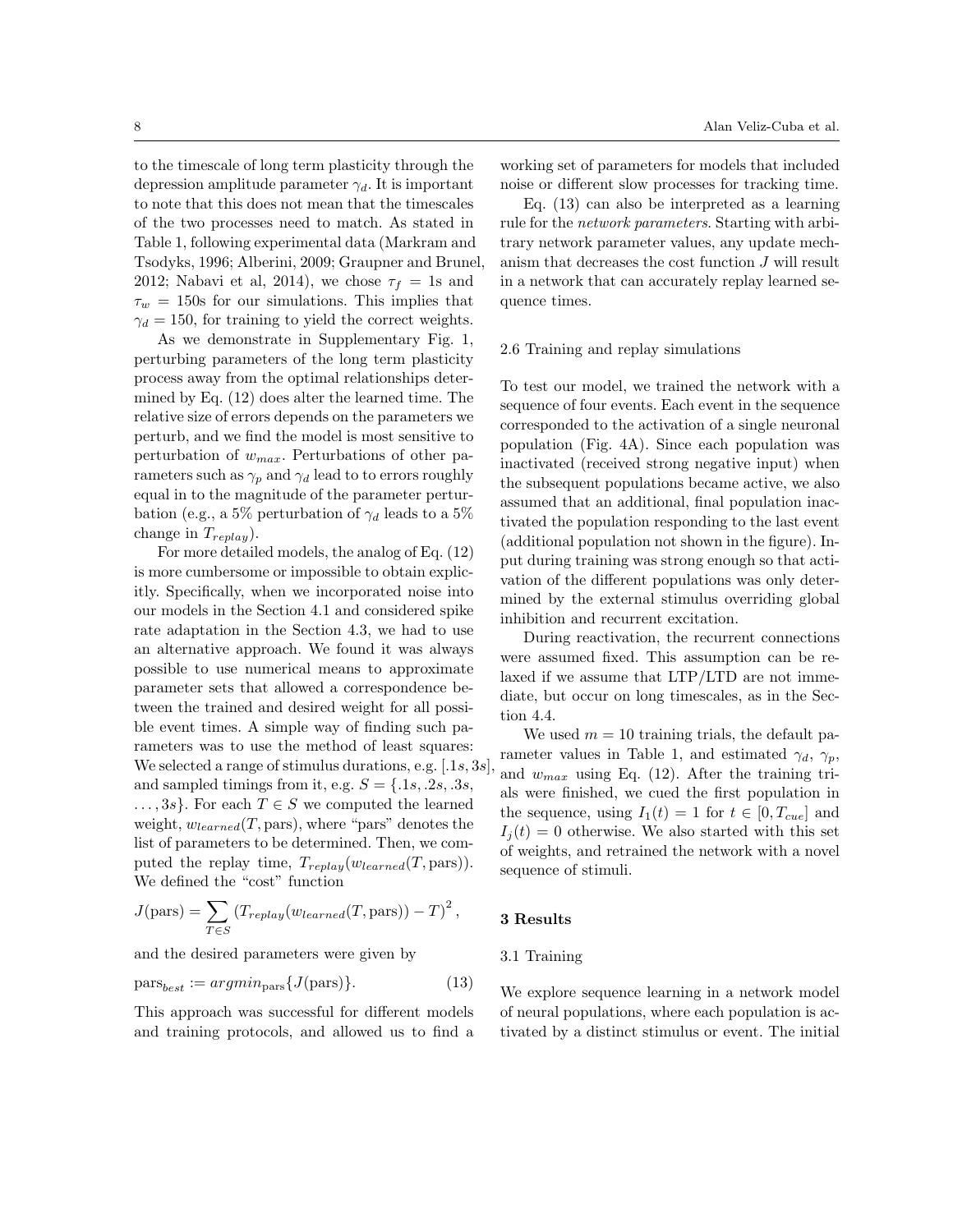

Fig. 1 The precise timing of training sequences is learned via long term plasticity. Each stimulus in the sequence is represented by a different color. A. Before training, network connectivity is random, and a cue does not trigger a sequential pattern of activity. B. During training, a sequence of events is presented repeatedly. Each event activates a corresponding neural population for some amount of time, which is fixed across presentations. Long term plasticity reshapes network architecture to encode the duration and order of these activations. C. After sufficient training, a cue triggers the pattern of activity evoked during the training period. Learned synaptic connectivity along with short term facilitation steer activity along the path carved by the training sequence (arrow width and contrast correspond to synaptic weight).

connectivity between the populations is random (Fig. 1A). To make our analysis more transparent, we initially consider a deterministic firing rate model, Eq. (1). Each individual neural population is bistable, having both a low activity state and a high activity state that is maintained through recurrent excitation. Our results also hold for more biologically plausible firing rate response functions and are robust to noise (Sections 4.1 and 4.2).

To train the network, we stimulated populations in a fixed order, similar to the training paradigm used by Xu et al (2012); Eagleman and Dragoi (2012); Gavornik and Bear (2014). The duration of each event in the training sequence was arbitrary (Fig. 1B), and each stimulus in the sequence drove a single neural population. Synaptic connections between populations were plastic. To keep the model tractable, population activity was assumed to immediately impact the weight of synaptic con-

nections. Our results also extend to a model with synaptic weights changing on longer timescales (Section 4.4).

Changes in the network's synaptic weights depended on the firing rates of the pre- and postsynaptic populations (Bliss and Lømo, 1973; Bienenstock et al, 1982; Dudek and Bear, 1992; Markram and Tsodyks, 1996; Sjöström et al, 2001). When a presynaptic population was active, either: (a) synapses were potentiated (LTP) if the postsynaptic population was subsequently active or (b) synapses were depressed (LTD) if the postsynaptic population was not activated soon after (Materials and Methods). Such rate-based plasticity rules can be derived from spike time dependent plasticity rules (Kempter et al, 1999; Pfister and Gerstner, 2006; Clopath et al, 2010).

To demonstrate how the timing of events can be encoded in the network architecture, we start with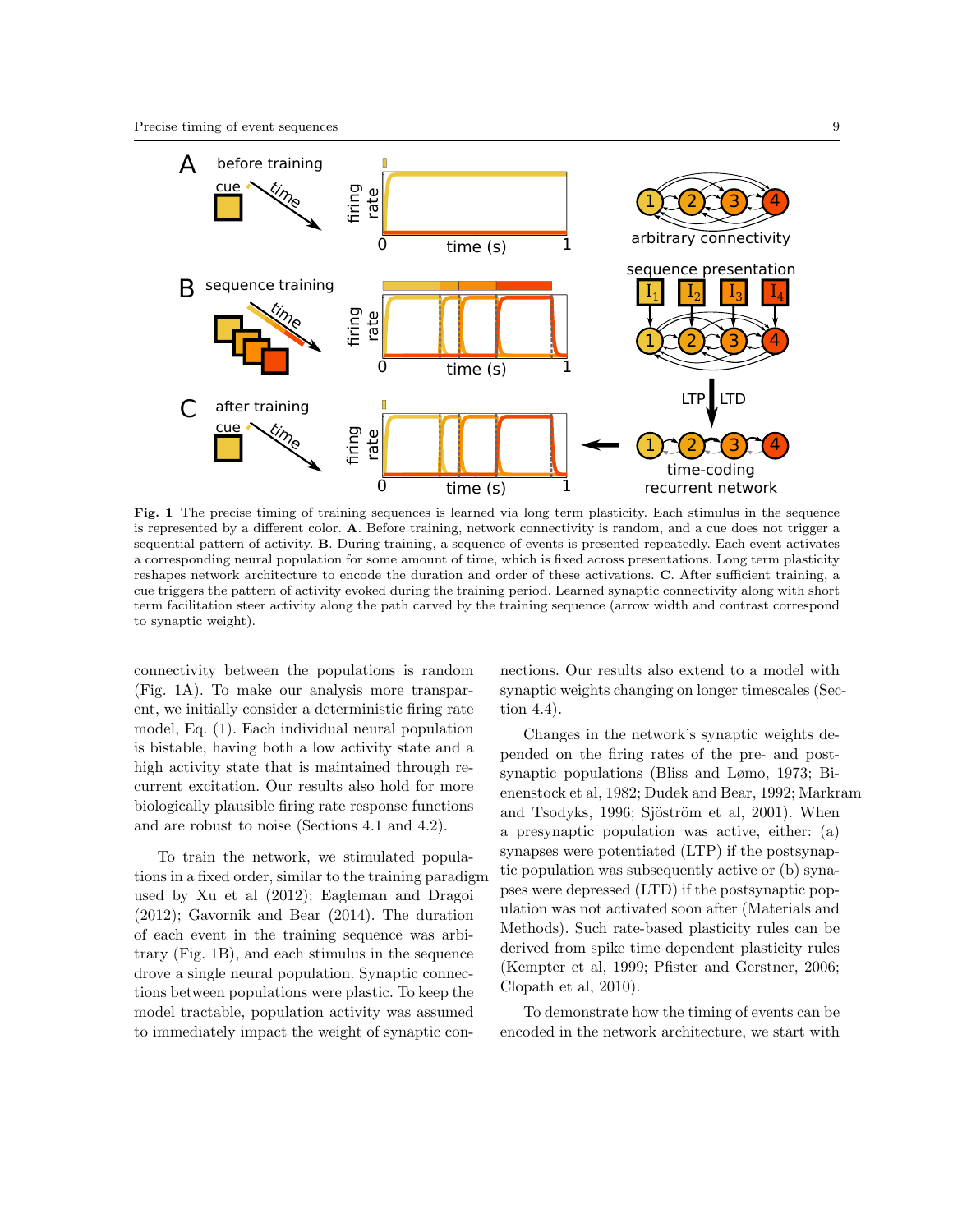

Fig. 2 Encoding timing in synaptic weights. A. Synaptic connections evolve during training. When a presynaptic population (1) is active and a postsynaptic population (2) is inactive, LTD reduces the synaptic weight  $w_{21}$ . When the populations (1 and 2) are co-active (overlap window between dashed lines), LTP increases  $w_{21}$ . Shortly after, global inhibition inactivates the presynaptic population (1), so long term plasticity ceases (see Materials and Methods). As in the text,  $w_{21}^i$  denotes the weight at the end of the i-th trial. Arrow width and contrast correspond to synaptic weights. B. After several training trials, the synaptic weight  $w_{21}^i$  converges to a fixed point,  $w_{21}^{\infty}$ , whose amplitude depends on the activation time of the presynaptic population. C. Starting from the same initial value,  $w_{21}^0(T_1) = 0.25$ , the weight  $w_{21}^i(T_1)$  converges to different values,  $w_{21}^{\infty}(T_1)$ , depending on the the training time,  $T_1$ . Pink bar at  $T_1$ =300ms corresponds to the value used in A and B.

two populations (Fig. 2). During training, population 1 was stimulated for  $T_1$  seconds followed by stimulation of population 2 (Fig. 2A). The stimulus was strong enough to dominate the dynamics of the population responses (Materials and Meth-

ods). While the first stimulus was present, population 1 was active and LTD dominated, decreasing the synaptic weight,  $w_{21}$ , from population 1 to population 2. After  $T_1$  seconds, the first stimulus ended, and the second population was activated. However, population 1 did not become inactive instantaneously, and for some time both population 1 and 2 were active. During this overlap window, LTP dominated leading to an increase in synaptic weight  $w_{21}$ . Shortly after population 1 became inactive, changes in the weight  $w_{21}$  ceased, as plasticity only occurs when the presynaptic population is active. The initial and final synaptic weights  $(w_{21}^0$  and  $w_{21}^1$ , respectively) can be computed in closed form (Materials and Methods). Repeated presentations of the training sequence leads to exponential convergence of the synaptic weights,  $w_{21}^i$ (weight after ith training trial), to a fixed value (Fig. 2B). On the other hand, the synaptic weight  $w_{12}$  is weakened during each trial because the presynaptic population 2 is always active after the postsynaptic population 1 (Materials and Methods). In the case of N populations, each weight  $w_{k+1,k}$  will converge to a nonzero value associated with  $T_k$ , whereas all other weights will become negligible during replay. Thus, the network's structure eventually encodes the order of the sequence.

The duration of activation in population 1,  $T_1$ , determines the equilibrium value of the synaptic weight from population 1 to population 2,  $w_{21}^{\infty}$  (Materials and Methods). For larger values of  $T_1$ , LTD lasts longer, weakening  $w_{21}$  (Fig. 2C). Hence, weaker synapses are associated with longer event times. Reciprocally, weaker synapses lead to longer activation times during replay (Section 3.2).

As the stimulus duration,  $T_1$ , determines the asymptotic synaptic weight,  $w_{21}^{\infty}(T_1)$ , there is a mapping  $T_1 \to w_{21}^{\infty}(T_1)$  from stimulus times to the resulting weights. Event timing is thus encoded in the asymptotic values of the synaptic weights.

# 3.2 A slow process allows precise temporal replay

We next describe how the trained network replays sequences. The presence of a slow process, which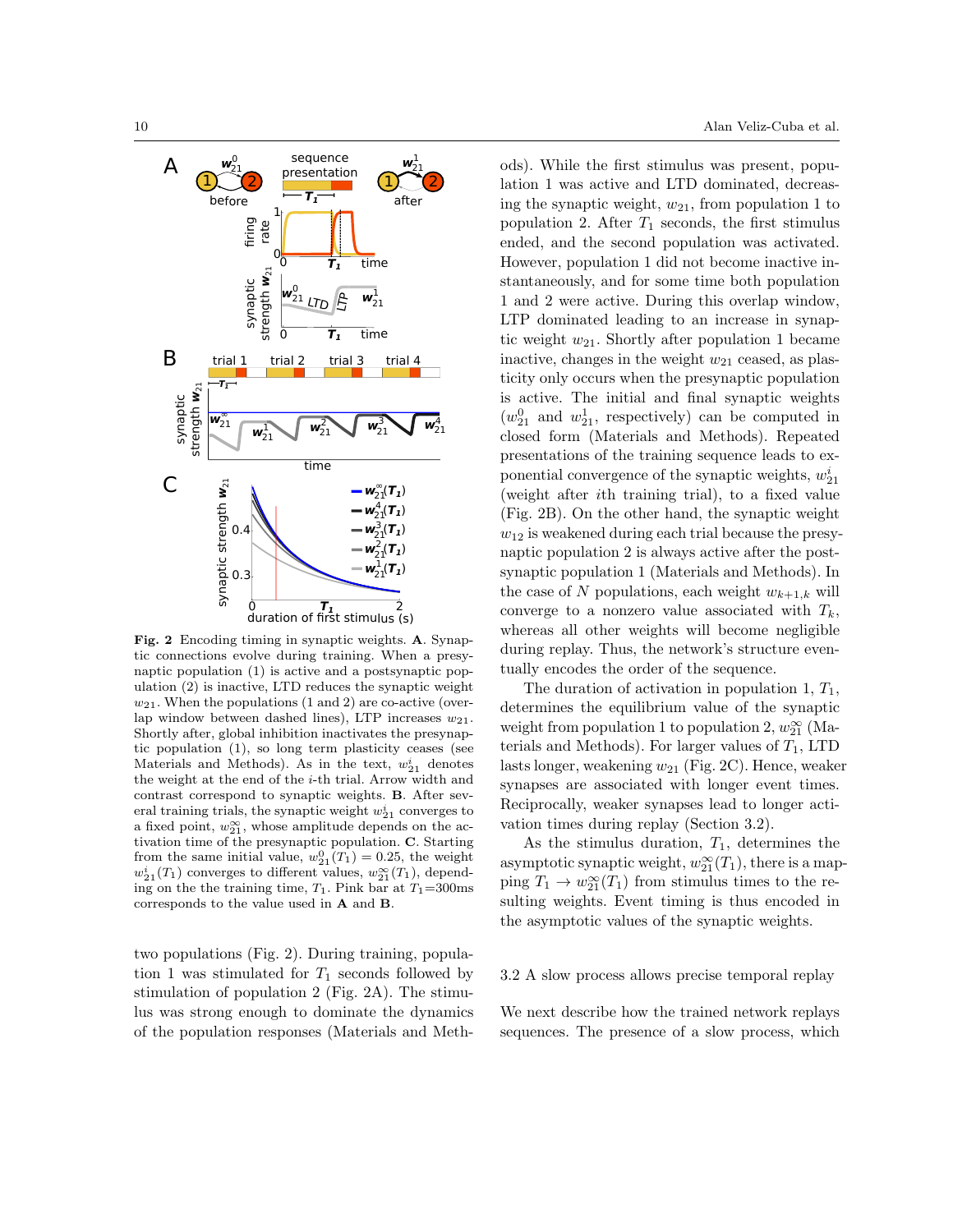

Fig. 3 Replay timing. A. Once population 1 is activated, the weight of the connection to population 2 slowly increases, eventually becoming strong enough to activate this next population in the sequence. B. Activation time  $T := T_1$  decreases monotonically with the weight of the connection between the populations,  $w := w_{21}$ . For weak connections  $(w^A = 0.33)$  the synapses must be strongly facilitated to reach the threshold. If the weight is larger  $(w^B = 0.42)$  threshold is reached more quickly. For weights above the threshold  $(w^C = 0.58 > \theta)$ , population 2 is activated immediately. Activation will not occur when the synaptic connection is smaller than  $\theta/p_{max}$ . C. Activation time  $T_1$  plotted against the initial synaptic weight,  $w_{21}$ . For intermediate values of  $w_{21}$ , the relationship is given by Eq. (10). Here  $w^A, w^B, w^C$  and  $T^A, T^B$  are the same as in panel **B**.

we assumed here to be short term facilitation, is critical. This slow process tracks time by ramping up until reaching a pre-determined threshold. An event's duration corresponds to the amount of time it takes the slow variable to reach this threshold.

Such ramping models have previously been proposed as mechanisms for time-keeping(Buonomano, 2000; Durstewitz, 2003; Reutimann et al, 2004; Karmarkar and Buonomano, 2007; Gavornik et al, 2009). Without such a slow process, cued activity would result in a sequence replayed in the proper order, but information about event timing would be lost.

For simplicity we focus on two populations, where activity of the first population represents a timed event (Fig. 3). To simplify the analysis, we also assumed that synaptic weights are fixed during replay. This assumption is not essential (Section 4.4). After population 1 is activated with a brief cue, it remains active due to recurrent excitation (Materials and Methods). Meanwhile, short term facilitation leads to an increase in the effective synaptic strength from population 1 to population 2. Population 2 becomes active when the input from population 1 crosses an activation threshold (Fig. 3A). When both populations are simultaneously active, a sufficient amount of global inhibition is recruited to shut off the first population, which receives only weak input from population 2. The second population then remains active, as the strong excitatory input from the first population and recurrent excitation exceed the global inhibition.

The weight of the connection from population 1 to population 2 determines how long it takes to extinguish the activity in the first population (Fig. 3B). This synaptic weight therefore encodes the time of this first and only event. We demonstrate how this principle extends to multiple event sequences in the Section 3.3. The time until the activation of the second population decreases as the initial synaptic weight increases, since a shorter time is needed for facilitation to drive the input from population 1 to the activation threshold (Fig. 3C). Note that when the baseline synaptic weight is too weak, synaptic facilitation saturates before the effective weight reaches the activation threshold, and the subsequent population is never activated. When the baseline synaptic weight is above the activation threshold, the subsequent population is activated instantaneously.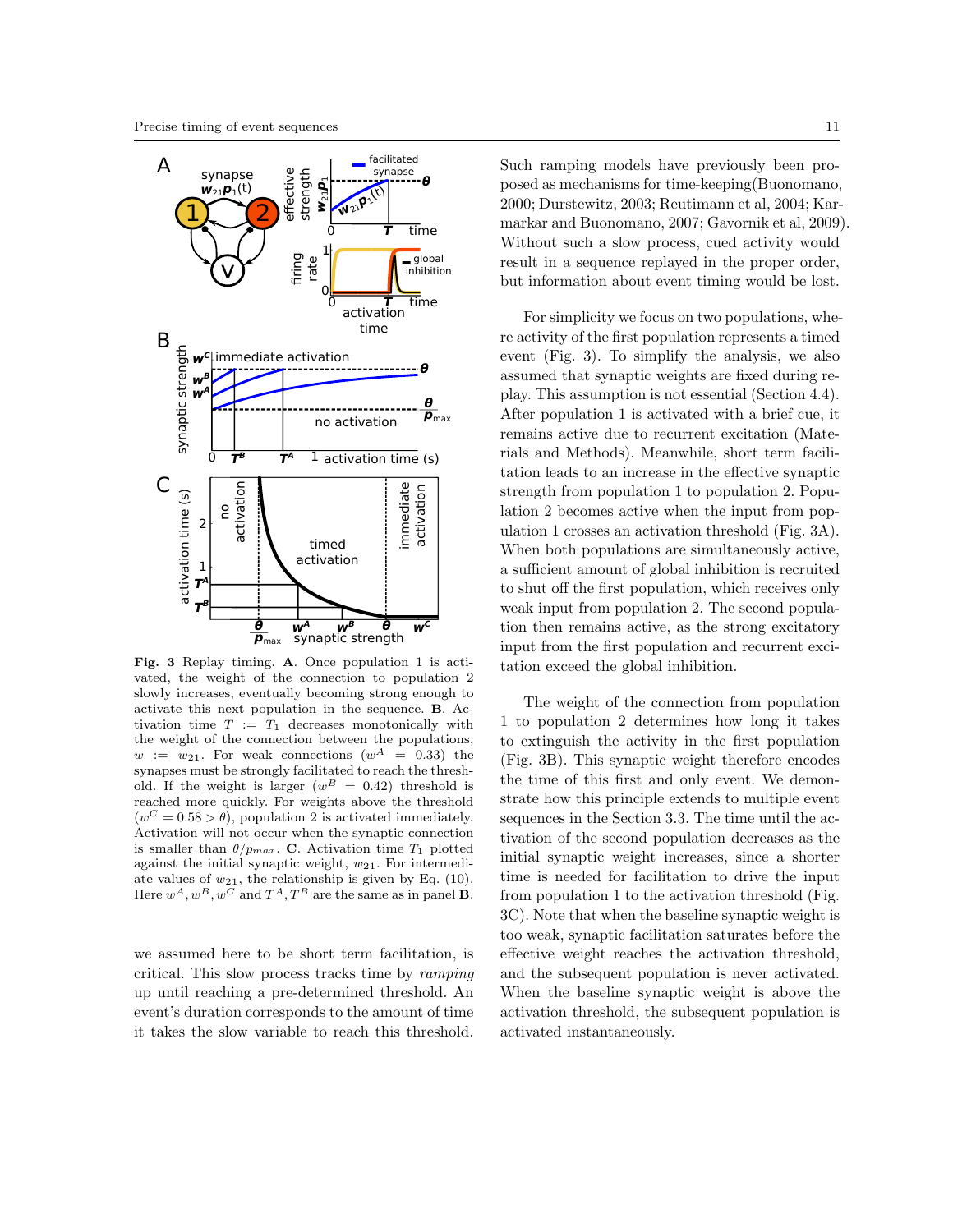Therefore, long term plasticity allows for encoding an event time in the weight of the connections between populations in the network, while short term facilitation is crucial for replaying the events with the correct timing. The time of activation during cued replay will match the timing in the training sequence as long as training drives the synaptic weights to the value that corresponds to the appropriate event time (Fig. 2C):

$$
\mathcal{W}(T) := \frac{\theta}{p_{max} + (1 - p_{max})e^{-T/\tau_f}}.\tag{14}
$$

Here  $p_{max}$  and  $\tau_f$  are the strength and timescale of facilitation (Materials and Methods). An exact match can be obtained by tuning parameters of the long term plasticity process so the learned weight matches Eq. (14). There is a wide range of parameters for which the match occurs (Materials and Methods). We next show that the timing and order of sequences containing multiple events can be learned in a similar way.

3.3 Repeated presentation of the same sequence produces a time-coding feedforward network

To demonstrate that the mechanism we discussed extends easily to arbitrary sequences, we consider a concrete sequence of four stimuli. We set the parameters of the model so that the training parameters match the reactivation parameters (Eqs. 11-13 in Materials and Methods).

We trained the network using the event sequence 1-2-3-4 (Fig. 4A), repeatedly stimulating the corresponding populations in succession. The duration of each population activation was fixed across trials. After each training trial, we cued the network by stimulating the first population for a short period of time to trigger replay (Materials and Methods). Thus, after population 1 is activated the subsequent activity is governed by the network's architecture. As our theory suggests, the cue-evoked network activity pattern converged with training to the stimulus-driven activity pattern (Fig. 4A).



Fig. 4 Learning and replaying event sequences. A. As the number of training trials increases, a cue results in an activation pattern that approaches that evoked by the training sequence. Network architecture is reshaped to encode the precise duration and order of events in the sequence, with stronger feedforward connections corresponding to shorter events (thicker and darker arrows correspond to larger synaptic weights). All weights are learned independently and training most strongly affects the weights  $w_{i\rightarrow i+1}$ . The event times were  $T_1 = 0.6$ ,  $T_2 = 0.4$ ,  $T_3 = 1$ , and  $T_4 = 0.5$  seconds, with indices denoting the population stimulated. The initial weights were  $w_{ij}^0 = 0.025$  for  $i \neq j$  and  $w_{ii} = 1$ . **B**. The network in the last row of A was retrained with the sequence  $T_1 = 0.4, T_4 = 1, T_3 = 0.6, \text{ and } T_2 = 0.8, \text{ presented}$ in the order 1-4-3-2. After 10 training trials, the cued network replays the new training sequence.

We further tested whether the same network can be retrained to encode a sequence with a different order of activation (1-4-3-2) with different event times. Fig. 4B shows that after training, the network encodes and replays the new training sequence. Thus, the network architecture can be shaped by long term plasticity to encode an arbitrary se-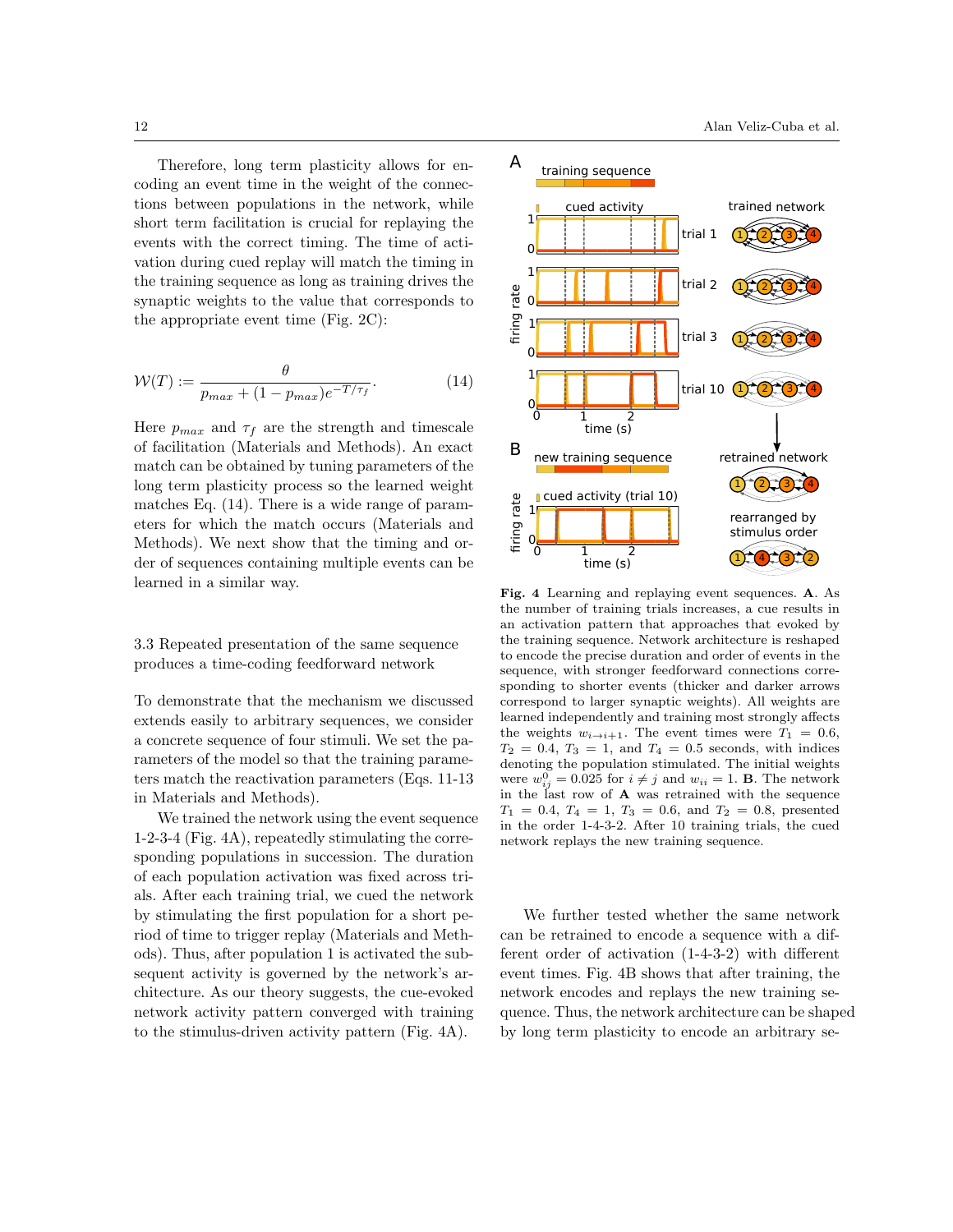

Fig. 5 Effect of noise on learning and replay (caption continued on next page).

quence of event times, and a brief cue evokes the replay of the learned sequence.

# 4 Extensions

### 4.1 Effects of noise

To examine the impact of the many sources of variability in the nervous system (Faisal et al, 2008),

Fig. 5 Effect of noise on learning and replay. The effects of adding normally distributed noise to A the observed training time  $T := T_1$  (duration of first stimulus) and **B** neural activity  $u_i$ . Starting from a uniform distribution  $(p(w_{21}^0))$  and considering either a noise level of C  $\sigma = 0.1 \langle T \rangle$  in the training time or D  $\sigma = 0.03$  in neural activity, the probability density function  $p(w_{21}^i)$ converges to the steady state distribution  $p(w_{21}^{\infty})$  (this is nearly identical to  $w_{21}^{10}$ ). Increasing noise in the training times  $(E)$  or neural activity  $(F)$  widens the steady state distribution  $p(w_2^{\infty})$ . The mean (dashed lines) and standard deviation (shaded region) of  $w_{21}^{\infty}(T)$  are pictured in panel G when noise with standard deviation  $\sigma = 0.20 \langle T \rangle$ is added to the training times and H when noise with standard deviation  $\sigma = 0.05$  is added to neural activity. As in Fig. 2C, the mean learned weight  $E[w_{21}^{\infty}]$  decreases with  $\langle T \rangle$ . The mean of the replay time (dashed blue line) and its standard deviation (shaded cyan region) are plotted against  $\langle T \rangle$  for the case of I noise in training times and J noise in neural populations. As the mean training time  $\langle T \rangle$  increases, so does the effect of noise on replay time,  $T_{\rm replay}$  (grey lines show the diagonal line  $T_{replay} = T$ ). For a suitable choice of "corrected-fornoise" parameters, the effect of noise on the mean replay time can be removed (dashed green line and green shaded region). Insets in I and J show the root-meansquare error in replay time as a function of training time for the parameters obtained from the deterministic case

we explored how noise impacts the training and recall of event sequences in our model. We examined the effects of stochasticity in event times as well as noise in the network activity and the impact such variability has on the training and recall of event sequences. For simplicity, we focus on the case of two populations, but our results extend to sequences of arbitrary length.

(blue) and corrected-for-noise parameters (green).

To examine the impact of variability in stimulus durations, we sampled  $T := T_1$  from a normal distribution (Fig. 5A) with mean  $\langle T \rangle = 0.5$  and variance  $\sigma^2 = (c_v \langle T \rangle)^2$ , where  $c_v = 0.1$  is the coefficient of variation. Randomness in the observed event time may be due to variability in the external world, temporal limitations on sensation (Butts et al, 2007), or other observational errors (Ma et al, 2006). We selected  $w^0 := w_{21}^0$  from a uniform distribution on  $[\theta/p_{max}, \theta]$ . Fig. 5C shows the evolution of the probability density function of  $w^m$  as m increases (using 20,000 initial  $w^0$ 's). The synap-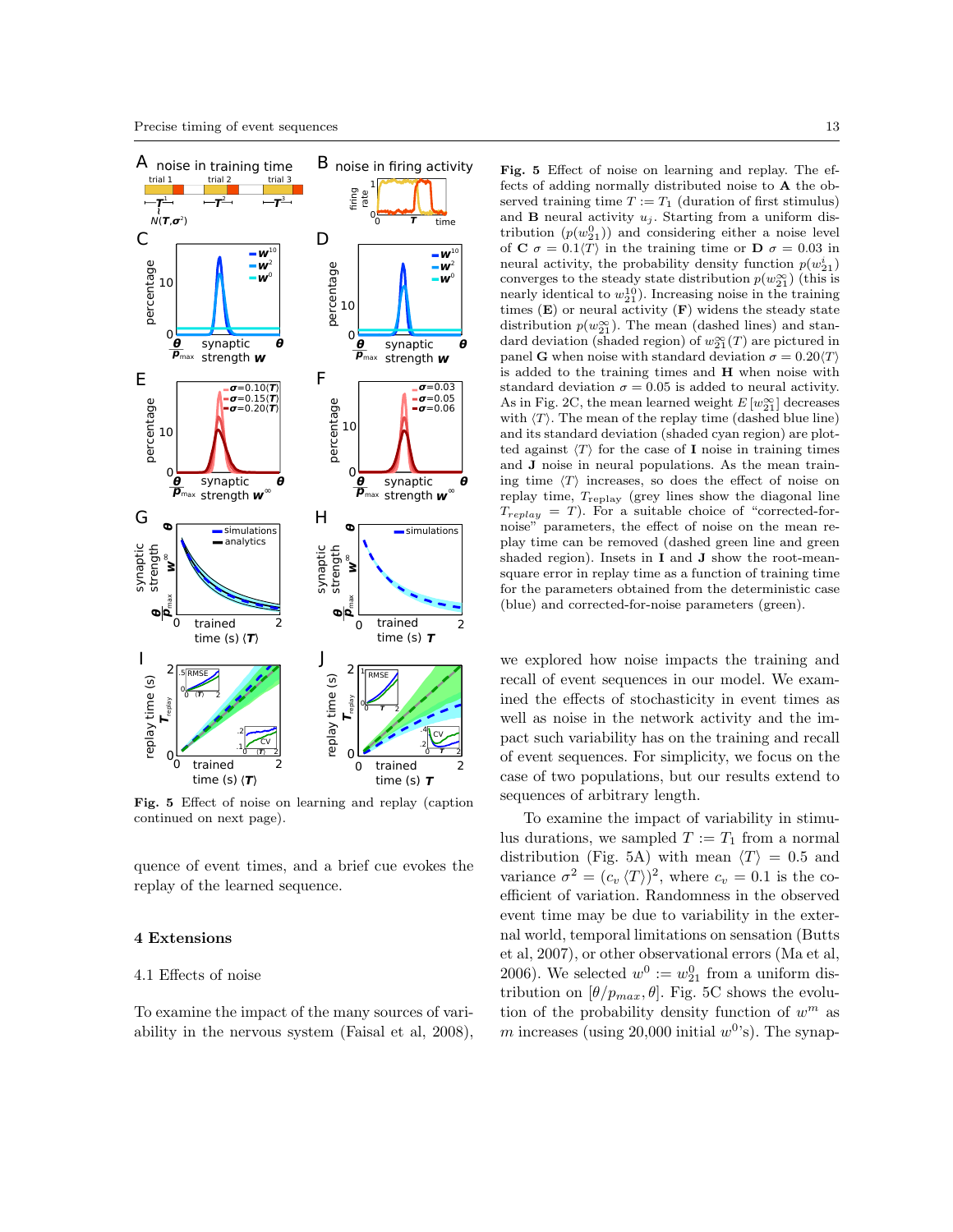tic weight after the *i*<sup>th</sup> training,  $w_{21}^i$ , is described by a probability density function that converges in the limit of many training trials. The peak (mode) of this distribution is the most likely value of the learned synaptic weight after repeated presentation of the sequence (Fig. 5C). The variance of the learned synaptic weight,  $w_{21}^{\infty}$ , increases monotonically with the variance in the training time,  $\sigma^2$ (Fig. 5E). We explored the effects of different levels of noise,  $\sigma = 0.1\langle T \rangle, 0.15\langle T \rangle, 0.2\langle T \rangle$  (20,000 initial conditions for each), and estimated the probability density function of  $w^{\infty}$  numerically (Fig. 5E). To see the effect of noise for different mean training durations, we estimated the mean and standard deviation of  $w^{\infty}$  for  $\langle T \rangle$  ranging from 0.1s to 2s (step size of 0.05s) using  $\sigma = 0.2 \langle T \rangle$  (5,000 initial conditions for each) (Fig. 5G). For a distribution of training times with mean  $\langle T_1 \rangle$  we obtain a unimodal probability density for the weights,  $p(w_{21})$ . As in the noise-free case, the mode of this weight distribution decreases with  $\langle T_1 \rangle$ . Note that the parameters given by Eq. (12), which guarantee that training and replay time coincide in the deterministic case, may not be the same as the parameters needed when noise is present. We numerically estimated these parameters using Eq. (13) so the mean training time and mean replay time coincided.

To determine how noise affects activation timing during sequence replay, we compared the mean event time with the mean replayed time. Since the network parameters used here are those obtained from the noise-free case, we expect that replay times are biased. Indeed, Fig. 5I shows that activity during replay is slightly longer on average than the corresponding training event. Also, the variance in activation during replay increases with the mean duration of the trained event. We can search numerically and find a family of parameters for which the mean activation time during replay and training coincide (Fig. 5I). Error and the coefficient of variation (CV) in replay time increases with the duration of the trained time (Fig. 5I, shaded region and inset).

We also estimated the mean learned synaptic weight and its variance analytically: Since the synaptic weight,  $w_{21}^i$ , evolves according to the rule

$$
w_{21}^{i+1} = w_{21}^i A(T^i) + C,
$$
  
where  $A(T) := e^{-T\gamma_d/\tau_w} e^{-(\gamma_p - \gamma_d)D/\tau_w}$  and  $C := (1 - e^{-D\gamma_p/\tau_w})w_{max}$ , we obtain

$$
E[w_{21}^{i+1}] = E[w_{21}^i A(T^i)] + C.
$$

Since  $w_{21}^i$  only depends on  $T^j$  for  $j < i$ , it follows that  $w_{21}^i$  and  $A(T^i)$  are independent random variables; then,

$$
E[w_{21}^{i+1}] = E[w_{21}^i]E[A(T^i)] + C,
$$

and by taking the limit  $i \rightarrow \infty$  and solving for  $\lim_{i\to\infty} E[w_{21}^i]$  we find

$$
\mu_w := \lim_{i \to \infty} E[w_{21}^i] = \frac{C}{1 - \mu_A},
$$

where  $\mu_A := E[A(T^i)]$ . Squaring  $w_{21}^{i+1} = w_{21}^i A(T^i) +$  $C$  gives

$$
(w^{i+1})^2 = (w^i)^2 A^2(T^i) + C^2 + 2w_{21}^i A(T^i)C,
$$

and then it similarly follows that

$$
\sigma_w^2 := \lim_{i \to \infty} \left( E[(w_{21}^i)^2] - E[w_{21}^i]^2 \right)
$$

$$
= \frac{C^2 \sigma_A^2}{(1 - \mu_A)^2 (1 - \sigma_A^2 - \mu_A^2)},
$$

where  $\sigma_A^2 := E[A(T^i)^2] - E[A(T^i)]^2$ . To quantify the average error, we computed numerically the mean and the standard deviation of the replay time (Fig. 5I). The root-mean-square error (RMSE) was computed by

RMSE(
$$
\langle T \rangle
$$
) :=  $\sqrt{E[(\langle T \rangle - T_{replay})^2]}$ ,

where the expected value is taken over the replay time,  $T_{replay}$ . The coefficient of variation (CV) was computed by

$$
CV(\langle T \rangle) := \frac{\sqrt{Var(T_{replay})}}{\langle T_{replay} \rangle}.
$$

To introduce neural noise (Fig. 5B), we added white noise to the rate equations of the populations during training and replay so that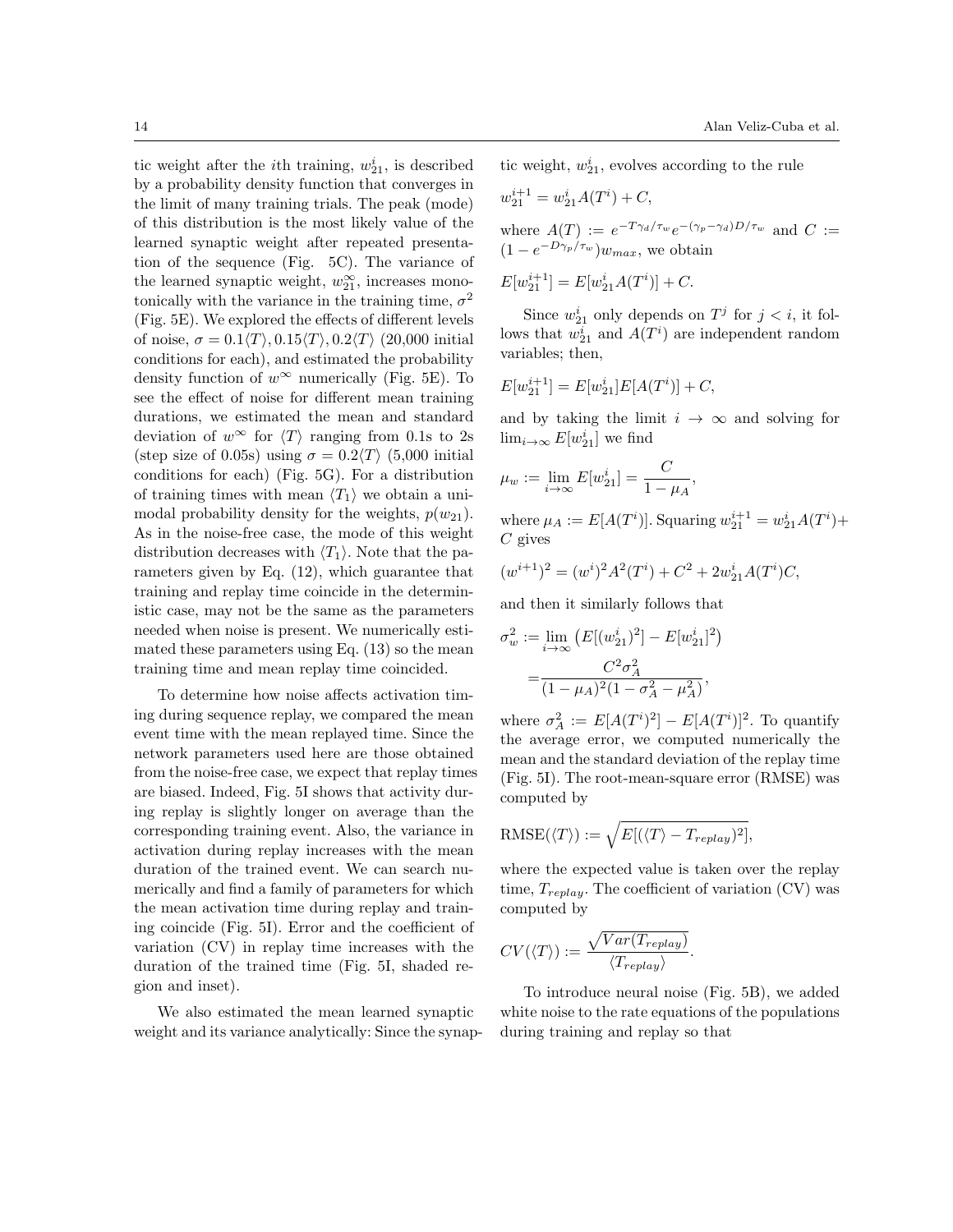$$
\mathrm{d}u_j = \frac{1}{\tau} \left[ -u_j + \varphi \left( I_j(t) + I_{j,syn} - \theta \right) \right] \mathrm{d}t + \sigma \mathrm{d}\xi_j,
$$

where  $d\xi_j$  is a standard white noise process with variance  $\sigma^2$ . The analysis of the effect of noise in population activity is similar to the analysis performed on stimulus duration noise, the only difference being that the noise level was  $\sigma = 0.03$  in panel Fig. 5D,  $\sigma = 0.03, 0.05, 0.06$  in panel Fig. 5F, and  $\sigma = 0.05$  in panels Fig. 5H and 5J. After repeated presentation of a sequence, the distribution of the learned synaptic weights converged (Fig. 5D). The variance of the synaptic weight increased monotonically with the variance of the noise (Fig. 5F), and the mean weight decreased monotonically with the event time (Fig. 5H). Since we used the parameters found from the noise-free case, we expect some bias in replay time. After training, the replayed event times are shorter than the corresponding events in the training sequence (Fig. 5J), and the effect is much more significant than the lengthening of times due to observation noise. This systematic bias in the replayed time error is due to the saturating nature of the time-tracking process, short term facilitation (Markram et al, 1998). Input to the second population remains close to threshold for longer periods of time for longer trained times, leading to more frequent noise-induced threshold crossings (Gardiner, 2004). However, parameters for which mean event time and mean replay time coincide can be found numerically (Materials and Methods). Interestingly, the CV attains a minimum in the vicinity of the timescale of short term facilitation ( $\tau_f = 1$ s), suggesting the network best encodes events on the timescale of the slow process (Fig. 5J, lower inset). This principle holds across a range of short term facilitation timescales  $\tau_f$  (Supplementary Material, Fig. 2).

#### 4.2 Alternative firing rate response function

We next show that the mechanism for learning the precise timing of an event sequence does not depend on the particulars of the model. In previous



Fig. 6 Alternative firing rate function. The mechanism for sequence learning and replay also works for other firing rate functions (see Materials and Methods). A. Using a nonlinear and nonsaturating response function  $\varphi_{\gamma}(u) = \sqrt{\gamma u}$ , long term plasticity still results in the coding of a training sequence as synaptic weights. B. After training, the cued network replays the training sequence similarly to the replay seen in Fig. 4A.

sections, we used a Heaviside step function as the firing rate function and chose short term facilitation as the slow, time-tracking process. However, the principles we have identified do not depend on these specific choices. More general circuit models of slowly ramping units can learn and replay timed event sequences. The elements needed to learn and replay precise time durations are a chain of slow accumulators and a learning rule which modifies weights to precisely time a threshold-crossing event for each accumulator (Supplementary Material, Fig. 3).

Precise replay relies on a threshold-crossing process which occurs as long as each population is bistable, having only low and high activity states rather than graded activity. Indeed, detailed spiking models (Litwin-Kumar and Doiron, 2012) and experimental recordings (Major and Tank, 2004) suggest that cell assemblies can exhibit multiple stable states. To test whether our conclusions hold with different firing rate response functions, we replace the Heaviside function with the nonsaturating function (Fourcaud-Trocm´e et al, 2003) (Fig. 6A)

$$
\varphi_{\gamma}(x) = \begin{cases} 0 & \text{if } x < 0, \\ \sqrt{\gamma x} & \text{if } x \ge 0, \end{cases}
$$

where the parameter  $\gamma$  determines the steepness. Note that in the absence of other population in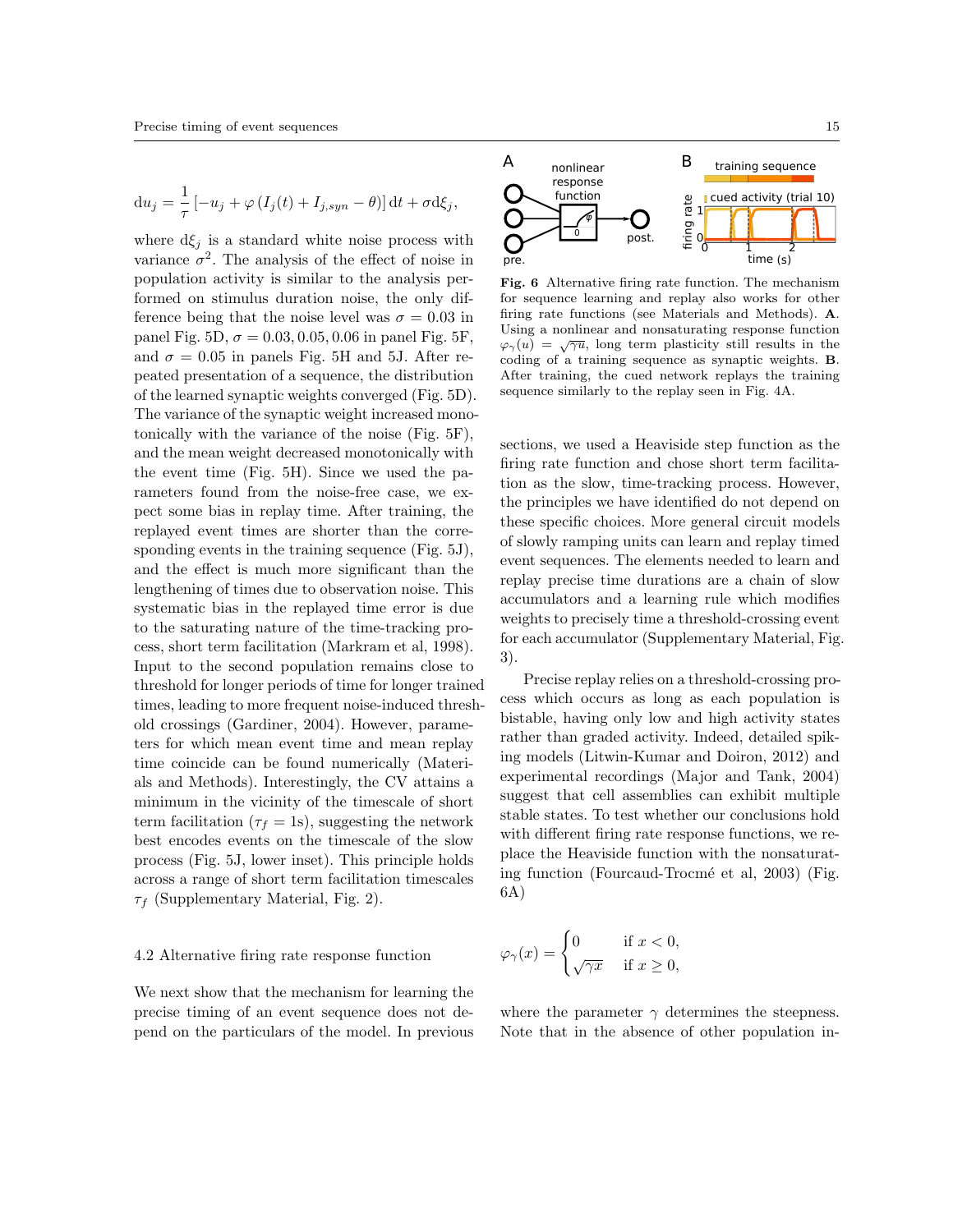puts,

$$
\tau \frac{\mathrm{d}u_j}{\mathrm{d}t} = -u_j + \varphi_\gamma \left( w_{jj} u_j - \theta \right),
$$

which has steady states determined by the equation  $u = \varphi_{\gamma}(w_{ji}u - \theta)$ . One of the stable steady states is  $u = 0$  and there is a positive stable steady state,  $u_*$ , which is the largest root of the quadratic equation  $u^2 - \gamma w_{jj}u + \gamma \theta = 0$ . For simplicity, we normalize  $\gamma$  and self-excitation so that the stable states are  $u = 0$  and  $u = 1$ ; namely, we consider  $\gamma' := \gamma/u_*^2$  and  $w'_{jj} := w_{jj}u_*$ .

Since a population is activated when its input reaches the threshold due to short term facilitation, the derivations that led to Eqs. 9 and 10 are still valid for this model. However, the activation of a neuronal population  $(u_j \rightarrow 1)$  was delayed since  $\varphi_{\gamma}$  has finite slope. This delay was negligible when firing rate response was modeled by a Heaviside function, and activation was instantaneous. To take this delay into account, we can modify Eqs. 9 and 10 to obtain

$$
\mathcal{W}(T) := \frac{\theta}{p_{max} + (1 - p_{max})e^{-(T - d)/\tau_f}},
$$

and

$$
\mathcal{T}(w) := d + \tau_f \ln \left( \frac{p_{max} - 1}{p_{max} - \theta/w} \right),
$$

where  $d$  is a heuristic correction parameter to account for the time it takes for  $u_i$  to approach 1.

Following the arguments that led to Eq. (12), we were able to derive constraints on parameters to ensure the correct timings are learned:

$$
\frac{\tau_w}{M\gamma_d} = \tau_f,
$$
\n
$$
\left(1 - \frac{e^{-D(\frac{(M-1)\gamma_d + \gamma_p}{\tau_w})}}{1 + \frac{(M-1)\gamma_d}{\gamma_p}}\right)w_{max} = \theta/p_{max},
$$
\n
$$
e^{(\gamma_d - \gamma_p)D/\tau_w} = \frac{p_{max} - 1}{p_{max}}e^{d/\tau_f}.
$$
\n(15)

For simulations we used the parameters  $M = 1.5$ ,  $d = 30$ ms,  $\gamma = 3$ , and estimated  $\gamma_d$ ,  $\gamma_p$ , and  $w_{max}$ using Eq. (15) (we then normalized  $\varphi_{\gamma}$  and  $w_{jj}$  to

make 0 and 1 the stable firing rates). As in the previous simulations, the number of presentations was  $m = 10$ ; the durations of the events were 0.6s, 0.4s, 1s, and 0.5s for events 1, 2, 3 and 4, respectively. Network architecture converges, and the replayed activity matches the order and timing of the training sequence (Fig. 6B).

# 4.3 An alternative slow process: spike rate adaptation

We also examined whether spike frequency adaptation, i.e. a slow decrease in firing rates in response to a fixed input to a neural population, can play the role of a slow, time tracking process (Benda and Herz, 2003), instead of short term facilitation. In contrast to the case of short term facilitation, adaptation causes the effective input from one population to decrease over time.

In this case population activity was modeled by

$$
\tau \frac{du_j}{dt} = -u_j + \varphi(w_{jj}u_j + s_j - \theta - Lv - a_j),
$$
  
\n
$$
\tau_a \frac{da_j}{dt} = -a_j + bu_j,
$$
  
\n
$$
\tau_s \frac{ds_j}{dt} = -s_j + \sum_{k \neq j}^N w_{jk} u_k,
$$
  
\n
$$
\tau \frac{dv}{dt} = -v + \varphi\left(\sum_{k=1}^N Z_k u_k - \theta_v\right),
$$

where  $a_i$  denotes the adaptation level of population j,  $\tau_a$  is the time scale of adaptation, and b is the adaptation strength. Feedback between populations was assumed to be slower than feedback within a population; thus, the total input for population j was split into self-excitation  $(w_{ij}u_j)$ , and synaptic inputs from other populations  $(s_i)$  which evolved on the time scale  $\tau_s$ . Note that in the limit  $\tau_s \to 0$ , synapses are instantaneous.

For a suitable choice of parameters, global inhibition tracks activity faster than excitation between populations. Then, when a population becomes inactive due to adaptation, the level of global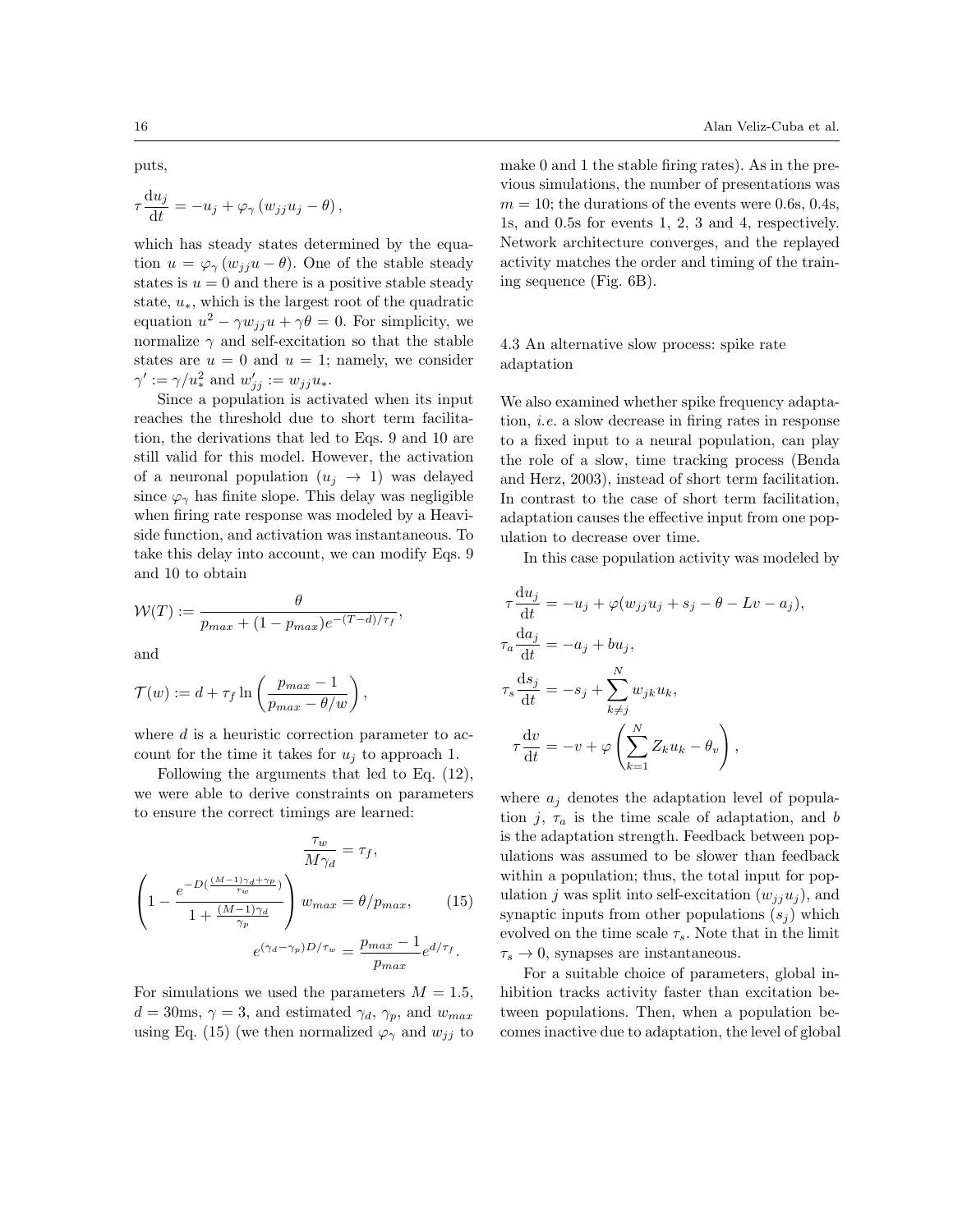

Fig. 7 Alternative slow process based on spike frequency adaptation (caption continued on next page).

inhibition decreases, allowing subsequent populations to become active. This means the weight of self excitation can encode timing. Thus, in this setup we modeled long term plasticity within a population as well. The learning rule for  $w_{ij}$  was

Fig. 7 Alternative slow process based on spike frequency adaptation. A. When a population is active, LTP increases the synaptic weight  $w_{11}$ . After becoming inactive, LTD decreases  $w_{11}$  (see Materials and Methods). **B.** Synaptic weight  $w_{11}^i$  is updated after the *i*th training trial. After several trials,  $w_{11}^i$  converges to a fixed point  $w_{11}^{\infty}$  that depends on the activation time of the first population. C. Once population 1 is active, adaptation builds up until overcoming self excitation. This will occur when the effective strength,  $w_{11}$  –  $a_1(t)$  ([excitation]–[adaptation]), crosses below  $\theta + L$ ([threshold]+[inhibition]). **D.** Activation time  $T := T_1$ increases with synaptic weight  $w := w_{11}$ . For strong self excitation  $(w^A)$  adaptation takes longer to shut off the first population, so the next population in the sequence is activated later. Weaker self excitation  $(w^B)$  will result in quicker extinction of activity in the first population, result in the next population activating sooner. For self excitation below  $\theta + L$  ([threshold] + [inhibition]), the first population will inactivate immediately, resulting in immediate activation of the next population. If self excitation of the first population is greater than  $\theta + L + b$  $([threshold] + [inhibition] + [maximum adaptation]),$  it will remain active indefinitely, and the subsequent population is never activated. E. When the parameters of the long term plasticity process and the replay process match, the network can learn the precise timing of sequences.

analogous to  $w_{ik}$  with the additional assumption that since  $w_{ij}$  represented the synaptic weight within a population, it could not decrease below a certain value  $w_{min}$ . Also, the parameters for long term plasticity within a population are allowed to be different from the parameters for long term plasticity between populations.

The learning rule was then

 $\tau$ 

$$
w\frac{\mathrm{d}w_{jj}}{\mathrm{d}t} = -\gamma'_d(w_{jj} - w_{min})u_j(t - D')(1 - u_j(t))
$$

$$
-\gamma'_p(w_{jj} - w'_{max})u_j(t - D')u_j(t).
$$

When the population was activated  $(u_1(t) \approx$ 1) for  $t \in [0, T_1]$  (Fig. 7A), the changes in the weight  $w_{11}$  were governed by the piecewise differential equation

$$
\frac{dw_{11}}{dt} = \begin{cases}\n0, & t \notin [D', T_1 + D'] \\
\frac{\gamma_p'}{\tau_w}(w'_{max} - w_{11}) & t \in [D', T_1] \\
-\frac{\gamma_d'}{\tau_w}(w_{11} - w_{min}) & t \in [T_1, T_1 + D'].\n\end{cases}
$$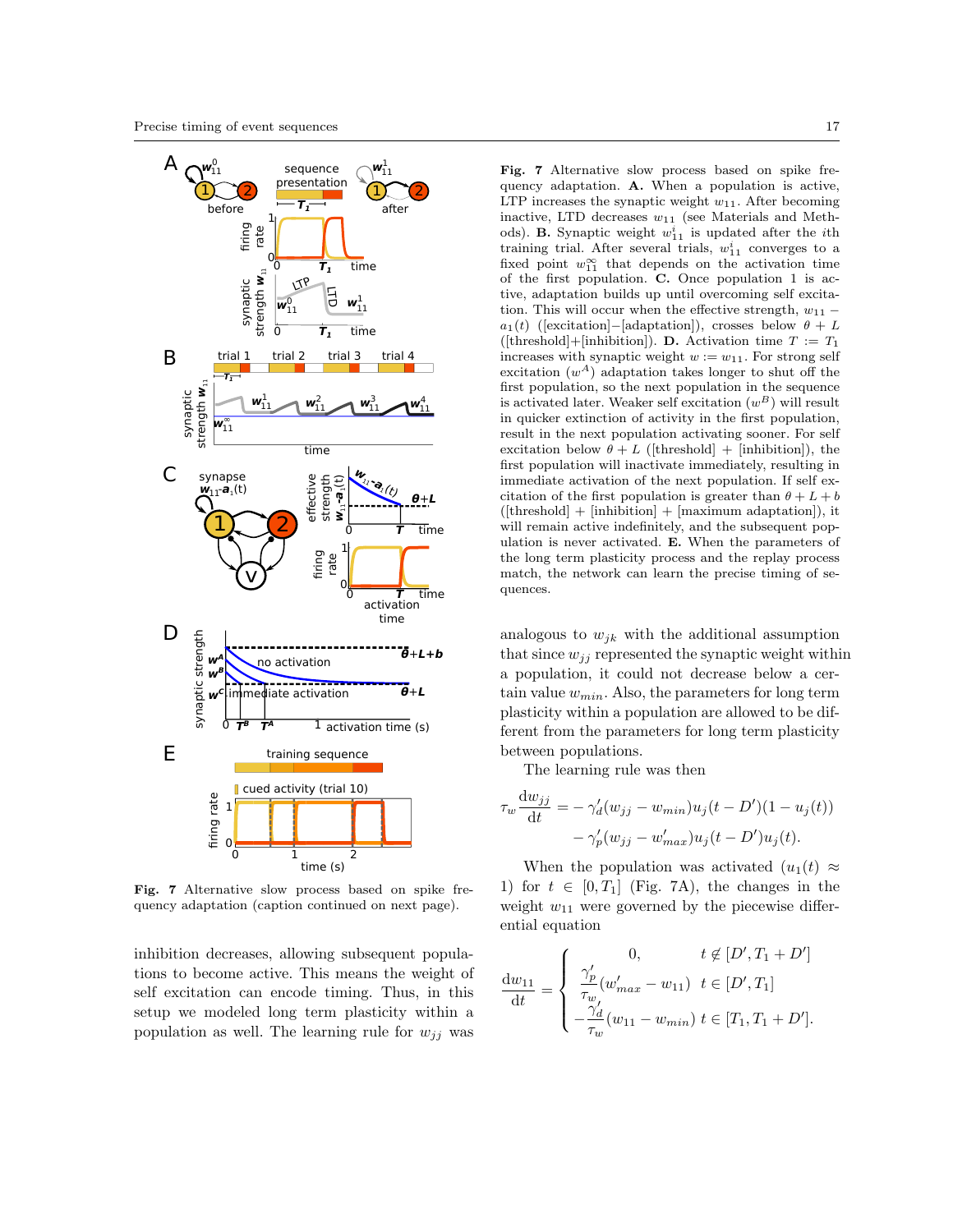The following equation relates the synaptic weight at the end of a presentation,  $w_{11}(T_{tot})$ , to the synaptic weight at the beginning of the presentation,  $w_{11}(0)$ :

$$
w_{11}(T_{tot}) = w_{11}(0)e^{-T_1\gamma_p'/\tau_w}e^{(\gamma_p' - \gamma_d')D'/\tau_w} + w'_{max}e^{-D'\gamma_d'/\tau_w}(1 - e^{-(T_1 - D')\gamma_p'/\tau_w}) + w_{min}(1 - e^{-D'\gamma_d'/\tau_w}).
$$

This recurrence relation between the weight at the  $i + 1$ st stimulus,  $w_{11}^{i+1}$ , and the weight at the *i*<sup>th</sup> stimulus,  $w_{11}^i$ , implies that  $w_{11}^i$  converges to the limit (Fig. 7B)

$$
w_{11}^{\infty} = \frac{w'_{max}e^{-D'\gamma'_d/\tau_w}(1 - e^{-(T_1 - D')\gamma'_p/\tau_w})}{1 - e^{-T_1\gamma'_p/\tau_w}e^{(\gamma'_p - \gamma'_d)D'/\tau_w}}
$$

$$
+ \frac{w_{min}(1 - e^{-D'\gamma'_d/\tau_w})}{1 - e^{-T_1\gamma'_p/\tau_w}e^{(\gamma'_p - \gamma'_d)D'/\tau_w}}.
$$

Thus, for each stimulus duration a unique synaptic weight is learned. Also, as shown in previous sections,  $w_{21}$  will converge to a fixed value and  $w_{12}$ is weakened. Note that in this case timing will be encoded as the weight of self-excitation, and the order will be encoded as the weights between populations.

During replay a cue activates population  $1, u_1 =$ 1, and we obtain  $\tau \frac{du_1}{dt}$  $\frac{d u_1}{d t} = -u_1 + \varphi(w_{11} - \theta - a - L),$  $\tau_a \frac{da_1}{\sigma_a}$  $\frac{da_1}{dt} = -a + b.$  Population 1 will become inactive  $(u_1 \approx 0)$  when  $w_{11} - a_1(t)$  decreases to  $\theta + L$ . Then, the next population will become active due to the decrease in global inhibition and the remaining feedback from the first population due to the slower dynamics of feedback between populations (Fig. 7C).

The precise time of activation can be controlled by tuning the synaptic weight  $w_{11}$ . Furthermore, since the activation time satisfies  $w_{11} - a_1(T) =$  $\theta + L$ , we have a formula that relates the synaptic weight to the activation time (Fig. 7D)

$$
w_{11} = \mathcal{W}(T) := \theta + L + b(1 - e^{-T/\tau_a}).
$$

When self excitation is too strong, adaptation will not affect the activity of the first population and

deactivation will never occur. On the other hand, when self excitation is too weak, activation is not sustained and the population will be shut off immediately. To guarantee correct time coding and decoding,  $w_{11}^{\infty}(T)$  and  $\mathcal{W}(T)$  had to be approximately equal for all T. The appropriate parameters could not be found in closed form, so we again resorted to finding them numerically using Eq. (13).

For simulations we used the parameters  $Z_k =$ 0.6,  $L = 0.8$ ,  $\gamma_p = 3750$ ,  $\gamma_d = 100$ ,  $\gamma'_p = 267.86$ ,  $\gamma_d' = 7500, w_{max} = 1.5, w'_{max} = 4.1312, \text{ and}$  $w_{min} = 1.3488$ . As in the previous simulations, the number of presentations was  $m = 10$ ; the duration of the events were 0.6s, 0.4s, 1s, and 0.5s for events 1, 2, 3 and 4, respectively.

This idea generalizes to any number of events and populations. Timing is encoded in the weight of the excitatory self-connections within a population, while sequence order is encoded in the weight of the connections between populations. Moreover, for a range of network parameters, the duration of the sequences during training and reactivation coincide (Materials and Methods). Presenting the event sequence used in Fig. 4A, the network can learn the precise timing and order of the events (Fig. 7E).

## 4.4 Incorporating long timescale plasticity

Thus far, we have assumed that during sequence replay, synaptic connections remained unchanged (Section 3.3). However, if synaptic changes occur on the same timescale as the network's dynamics, and are allowed to act during replay, the network's architecture can become unstable. This problem can be solved by assuming that synaptic weights change slowly compared to network dynamics (Alberini, 2009).

We therefore extended our model so that long term plasticity occurs on more realistic timescales. The impact of rate covariation on the network's synaptic weights was modeled by a two step process: (a) rate correlation detection, which occurs on the timescale of seconds and (b) translation of this information into an actual weight change, which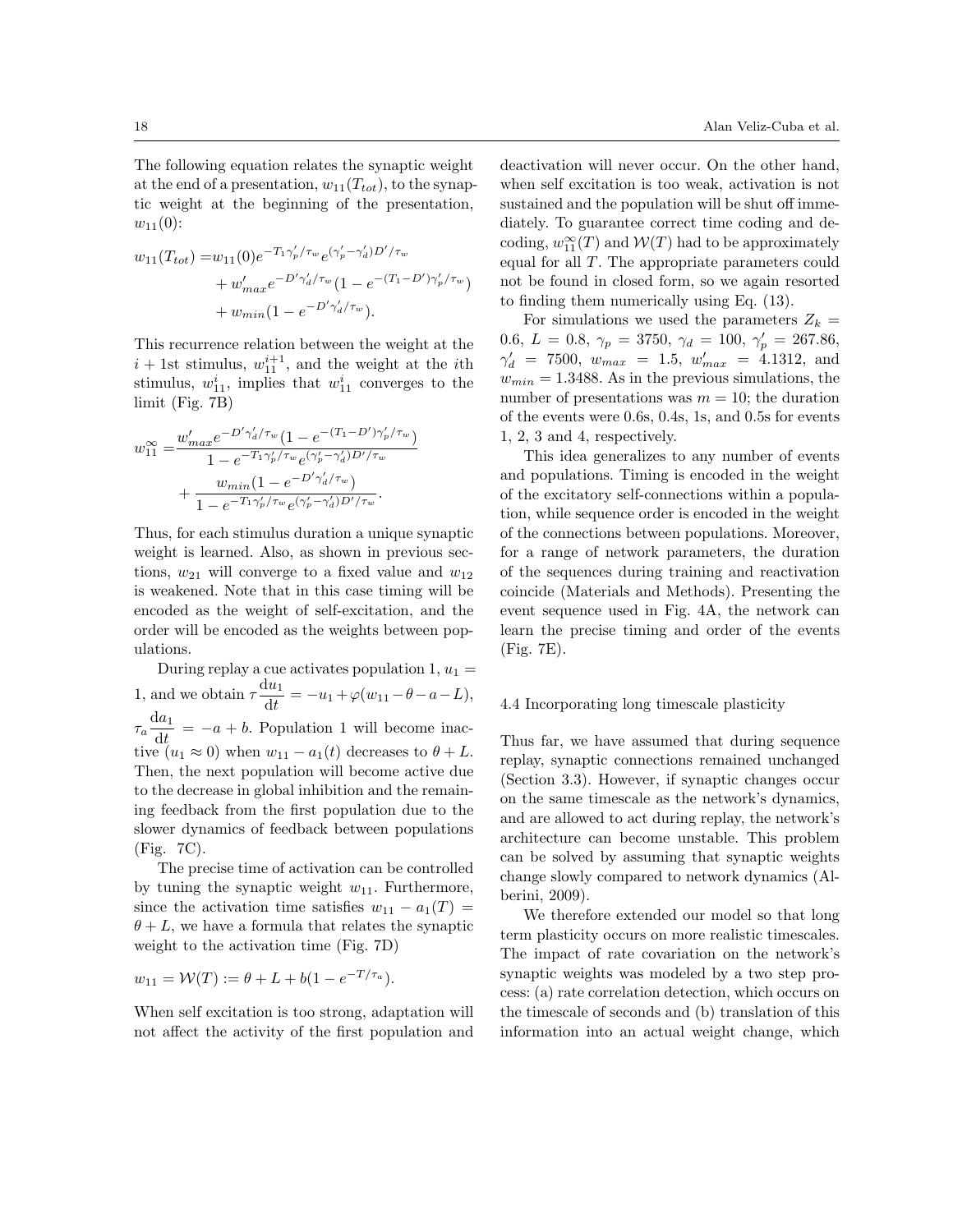occurs on the timescale of minutes or hours. The initial and immediate signal shaped by the firing rates of pre- and postsynaptic neural populations was modeled by intermediate variables we refer to as proto-weights (Gavornik et al, 2009) (Fig. 8A). Changes to the actual synaptic weights occur on a much longer timescale, and slowly converged to values determined by the proto-weights (Fig. 8B).

Introducing proto-weights leads to repeated reenforcement of learned activity patterns making them robust to spontaneous network activations. The model takes the form

$$
\tau \frac{du_j}{dt} = -u_j + \varphi (I_j(t) + I_{j,syn} - \theta),
$$
  
\n
$$
\tau_f \frac{dp_j}{dt} = 1 - p_j + (p_{max} - 1)u_j,
$$
  
\n
$$
\tau \frac{dv}{dt} = -v + \varphi \left(\sum_{k=1}^N Z_k u_k - \theta_v\right),
$$
  
\n
$$
\tau_w \frac{dw_{jk}}{dt} = -\gamma_d w_{jk} u_k(t - D)(M - u_j(t))
$$
  
\n
$$
+ \gamma_p (w_{max} - w_{jk})u_k(t - D)u_j(t), j \neq k,
$$
  
\n
$$
\tau_I \frac{dW_{jk}}{dt} = w_{jk}(t - D_p) - W_{jk}(t),
$$
\n(16)

where

$$
I_{j,syn} = W_{jj}u_j + \sum_{k \neq j}^{N} W_{jk}p_k u_k - Lv,
$$

 $\tau_I$  is the time scale of the actual weights, and  $D_p$  is a time delay in the process of transforming changes in the proto-weights to changes in the actual weights. Since  $\tau_w$  represents the timescale of changes in proto-weights, the timescale  $\tau_I$  represents the timescale through the proto-weights, and alterations to acof actual synaptic weight changes. The process of translating a coincidence in firing rates into a weight change can be much longer than detecting the coincidence, and we can thus take  $\tau_I$  much larger than  $\tau_w$  (Markram and Tsodyks, 1996).

It was still possible to analyze the model given in Eqs. (16), but the results were less transparent. During training, the proto-weights satisfied Eq. (5). As the number of training trials increased, the proto-weights converged to the limit given in



Fig. 8 A two-stage learning rule. A. Proto-weights track the signaled change to synaptic connectivity brought about by firing rate covariance. Actual weights evolve on a slower time scale and hence do not track changes in the proto-weights immediately. B. Actual synaptic weights approach proto-weight values on a longer timescale, so both eventually converge to the same value.

Eq. (6). The actual weights also slowly approached the same limit; that is,  $W_{ik}$  converged to the limit given in Eq. (6). During replay, the proto-weights evolved according to Eqs. 16, but due to the delay  $D_n$  and the time scale  $\tau_I$ , the actual weights remained unchanged and replay occurred accurately as in the Section 2.6.

Modeling long term plasticity as a two-stage process allowed us to incorporate more realistic details: We were able to assume that synaptic connections are plastic during replay, as well as during training. Replaying the sequence of neural population activations evokes long term plasticity signals tual synaptic weights do not take place until after the epochs of neural activity. During reactivation, the actual weights already equal the values necessary to elicit the timed event sequence. Then, the weakening of the connection due to LTD will precisely equal the strengthening due to LTP, resulting in no net change in the actual connection weight. As long as the time scale of synaptic weight consolidation is much larger than the sequence timescale, long term plasticity during re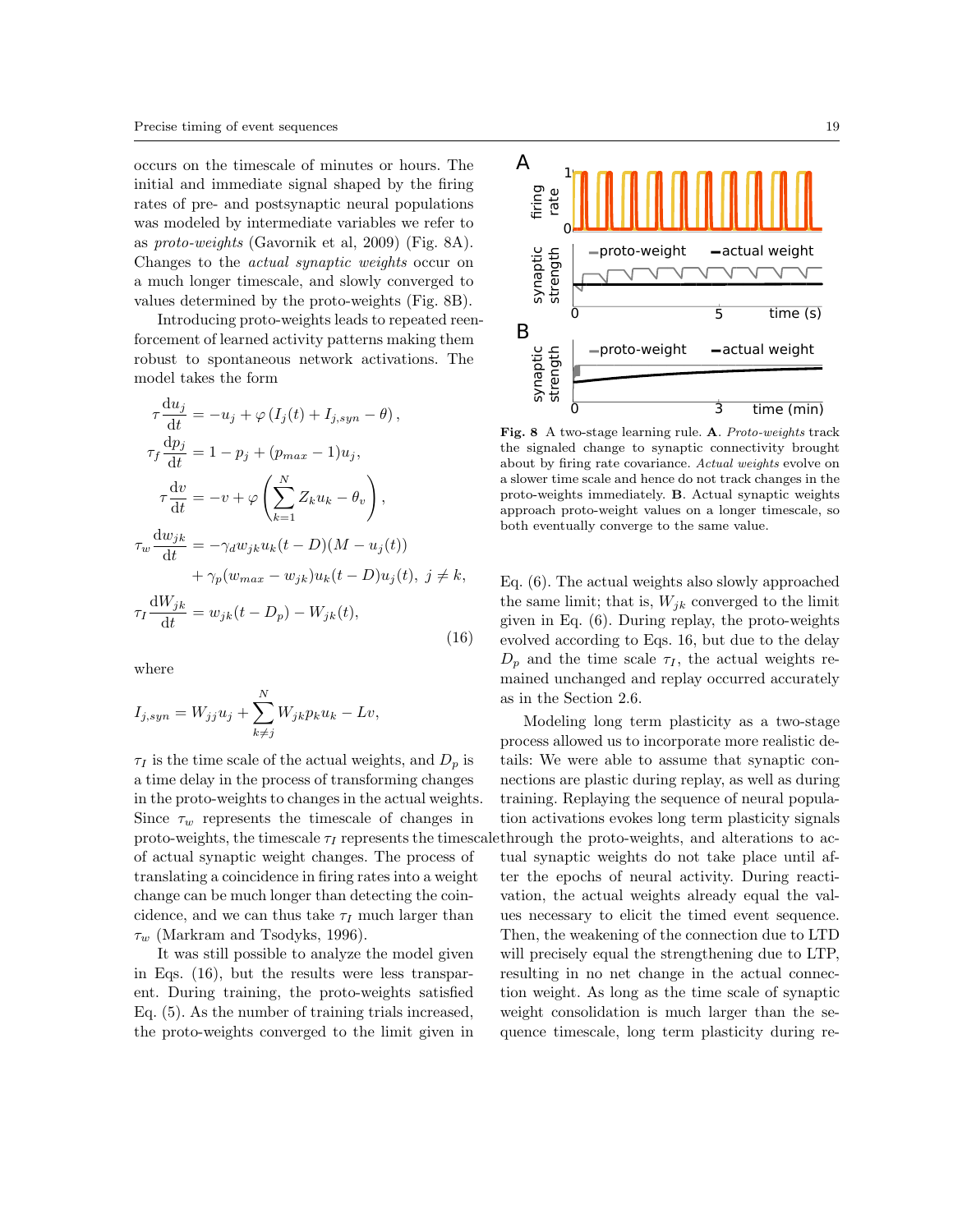play reinforces the learned network of weights that is already present.

#### 5 Discussion

Sequences of sensory and motor events can be encoded in the architecture of neuronal networks. These sequences can then be replayed with correct order and timing when the first element of the sequence is presented, even in the absence of any other sensory input. Experimental evidence shows that after repeated presentations of a cued training sequence, the presentation of the cue alone triggers a temporal pattern of activity similar to that evoked by the training stimulus (Eagleman and Dragoi, 2012; Xu et al, 2012; Shuler and Bear, 2006; Gavornik and Bear, 2014). Our goal here was to provide a biologically plausible mechanism that could govern the learning of precisely timed sequences.

5.1 Learning both the precise timing and order of sequences

We demonstrated how a complex learning task can be accomplished by combining two simple mechanisms. First, the timing of a single event can be represented by a slowly accumulating positive feedback process (Buonomano, 2000; Durstewitz, 2003; Reutimann et al, 2004; Shea-Brown et al, 2006; Karmarkar and Buonomano, 2007; Gavornik et al, 2009; Simen et al, 2011). Second, rate dependent long term plasticity can reshape synaptic weights so that the order and precise timing of events in a sequence is encoded by the network's architecture (Amari, 1972; Abbott and Blum, 1996).

To make the problem analytically tractable, we considered an idealized model of neural population firing rates, long term plasticity, and short term facilitation. This allowed us to obtain clear relationships between parameters of the time-tracking process (short term facilitation) and the learning process (long term plasticity). The assumptions about model structure and parameters that were essential

for sequence learning could be explicitly described in this model. Similar conditions were required for learning in more realistic models, which incorporated the long timescale of LTP/LTD.

A novel feature of our network model is that long term plasticity influences the length of time a neural population is active. Typical computational models of sequence learning employ networks of neurons (Jun and Jin, 2007; Fiete et al, 2010; Brea et al, 2013) or populations (Abbott and Blum, 1996) that are each active for equal amounts of time during replay. However, sensory and motor processes can be governed by networks whose neurons have a fixed stimulus tuning (Xu et al, 2012; Gavornik and Bear, 2014). Therefore, a sequence of events of varying time lengths should be represented by neural populations that are each active for precisely the length of time of the corresponding event. Our model demonstrates that this can be achieved using rate-based long term plasticity.

## 5.2 Experimental predictions

The general mechanisms we described here imply a number of experimentally testable features of the neural substrates of the learning and recall of event sequences. Our analysis of the impact of noise on time encoding demonstrates a relationship between the dynamical mechanism for encoding and error statistics. If time interval estimation is accomplished through a slow process that saturates toward a threshold, then the relative error of an interval in the sequence should increase with interval length, and average interval estimate should be shortened during replay (Fig. 5J). This provides an innate mechanistic explanation for underestimate of time duration, contributing to existing literature that has found environmental conditions that can lead to such systematic errors (Morrone et al, 2005; Terao et al, 2008). When time is marked by a slow process that scales linearly in time, average duration estimates will be close to the true estimate and relative error will be invariant to trained durations (Supplementary Material, Fig. 3). We suggest a way in which average interval estimates may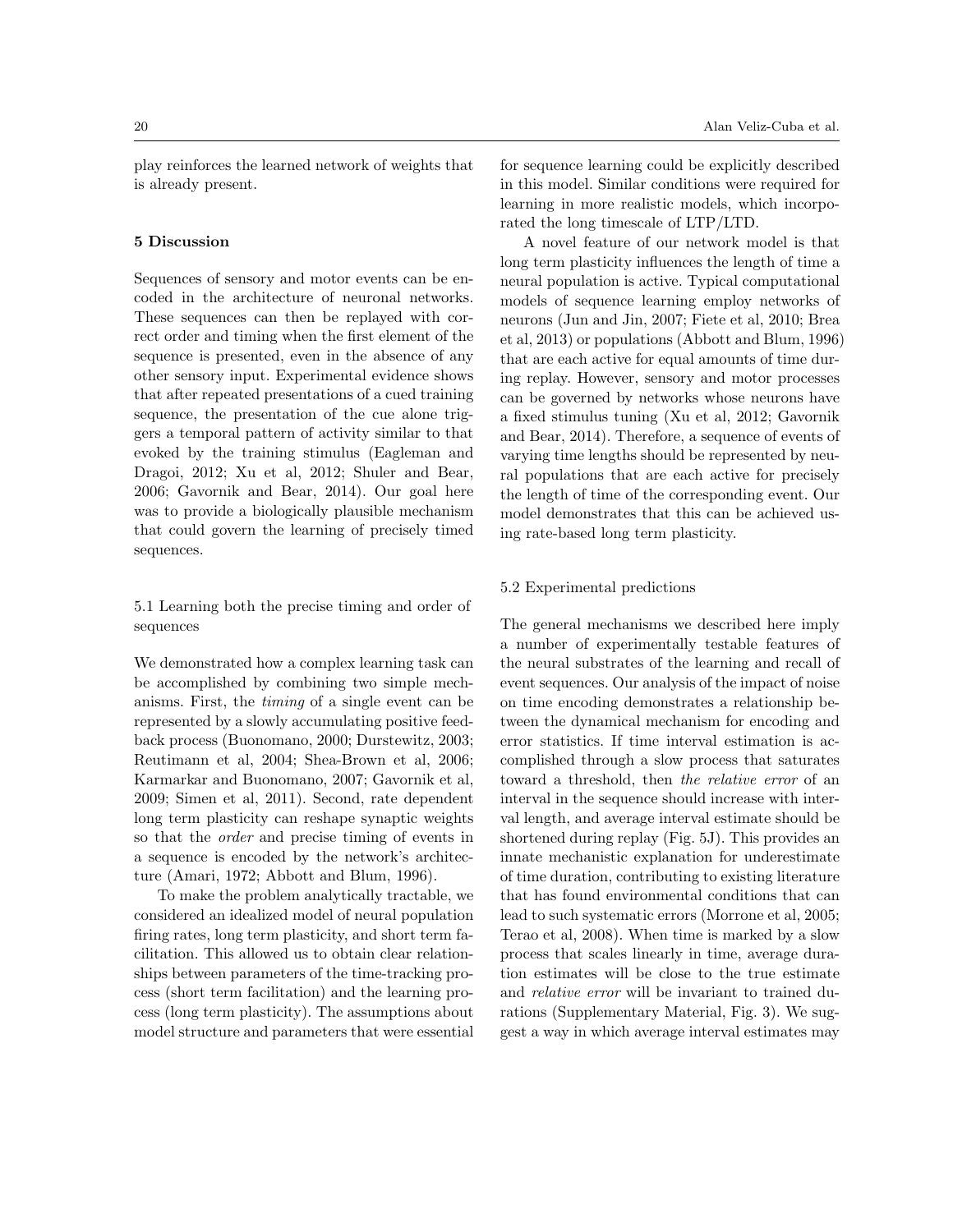be shorter than the trained interval, if the trained interval is longer than the timescale of the slow process encoding it. If the slow process that reads out the stored time grows linearly or exponentially, average interval estimates may be nearly equal or longer than the true duration (Supplementary Material, Fig. 3).

The mechanics of sequence learning could be understood further by examining the development of sequence replay accuracy with the number of trainings. Errors in sequence recall will tend to be greatest after very few trainings (Fig 4A). Cortical recordings reveal that, indeed, the correlation between replayed activity and training sequence evoked activity increases with the number of sequence exposures (Eagleman and Dragoi, 2012). Additionally, our model suggests that errors in the replayed time of each event's beginning will build serially, if they rely upon a sequence of population activations. This means that errors in the total run time of a sequence will increase with sequence duration, as in Hass et al (2008). However, errors in the individual estimates of each event duration will not depend on their placement in the sequence. Such errors should decrease at a similar rate across all individual events, as suggested by our analysis in Materials and Methods. This prediction could be tested experimentally by examining how subjects' individual event duration estimates depend on the event's position in a learned sequence.

Lastly, we predict that event sequences can be learned through rate correlation based synaptic plasticity acting on connection between stimulus-tuned populations. This mechanism could be probed experimentally in a number of ways. First, if neural activity underlying sequence learning were being recorded electrophysiologically (Xu et al, 2012; Gavornik and Bear, 2014), subsequent experiments could be performed to see if electrically stimulating neurons out of sequence could disrupt learned sequence memory. This would provide evidence that plasticity mechanisms that result from neural activity are involved in the consolidation of sequence memory. Inactivating populations in the sequence could also disrupt the replay of the remainder of

the sequence, supporting our network chain model of sequence learning. For example, optogenetic methods could be used to inactivate a large fraction of cells that respond to one of the events in sequence. If such a disruption were to terminate sequence replay, this would be strong evidence for the events being represented by a chain of active populations. Furthermore, long term plasticity processes could be disrupted through the local injection of translational inhibitors (Alberini, 2009). If this leads to a reduction of sequence memory robustness, it would constitute strong evidence for the importance of long term plasticity in the local circuit for sequence memory formation.

# 5.3 Comparison to previous models of interval timing

Several previous theoretical studies have proposed neural mechanisms for the learning and recall of timed events. Models capable of representing serial event order have utilized individual units that are oscillators (Brown et al, 2000) or bistable populations (Grossberg and Merrill, 1992). Recent studies have found that continuous temporal trajectories can be learned in networks of chaotic elements by training weights to downstream neurons that constitute a linear readout (Buonomano and Maass, 2009; Hennequin et al, 2014). A complementary approach has been used to infer time by fitting a maximum likelihood model to the rates and phases of spiking neurons in hippocampal networks (Itskov et al, 2011). Our approach is most similar to previous studies that utilize discrete populations or neurons to represent serial order (Grossberg and Merrill, 1992; Abbott and Blum, 1996; Fiete et al, 2010; Brea et al, 2013). Namely, we assume that the memory of each individual event duration is learned in parallel with the others as in Fiete et al (2010), in contrast to the serial building of chains demonstrated in the model of Jun and Jin (2007). Reset models of sequence replay are supported by comparisons of human behavioral data to models that mark event durations using a clock that is reset after each event (McAuley and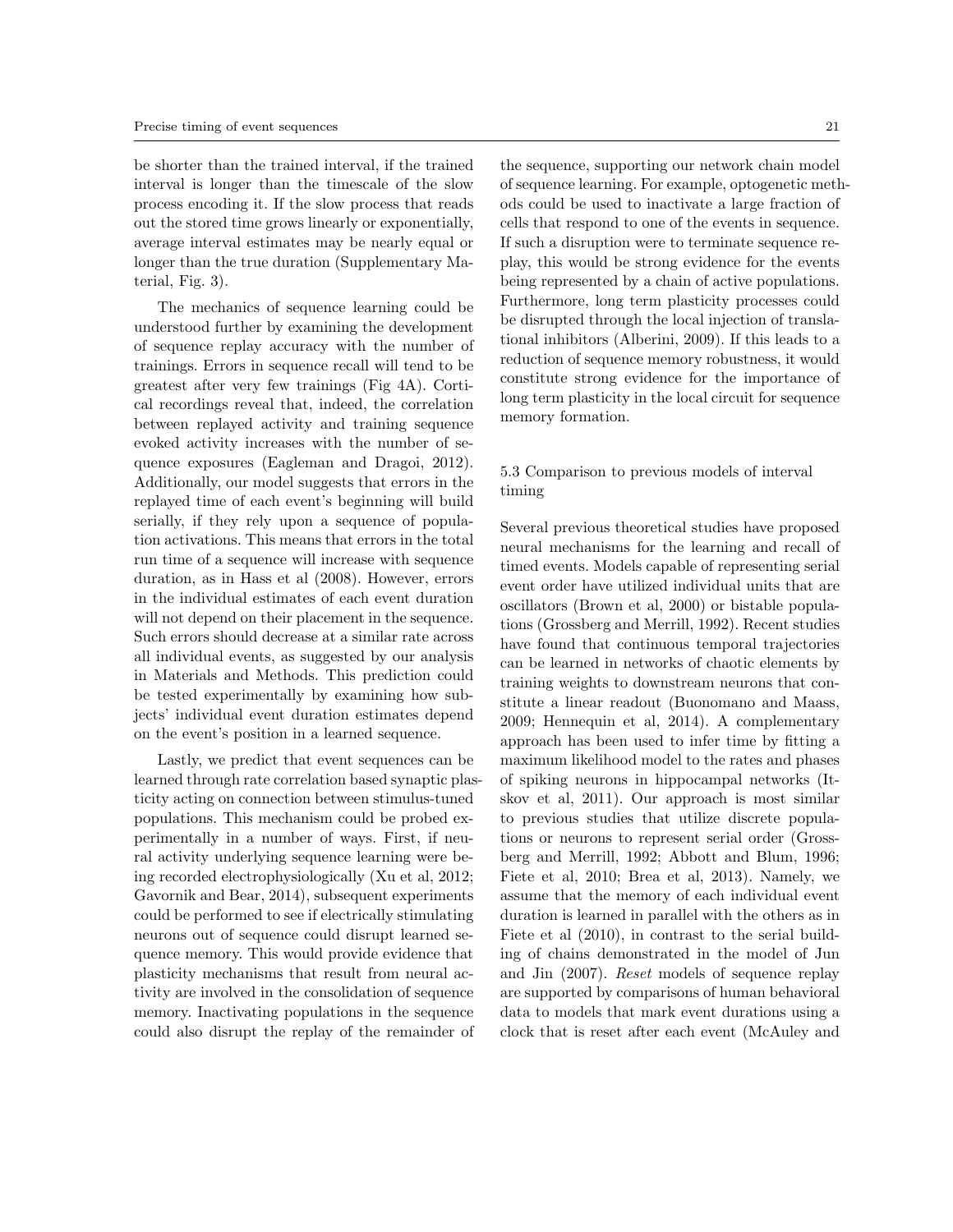Jones, 2003), suggesting errors are made locally in time, rather than accumulated event-to-event. We have extended previous work by developing a mechanism for altering the activation time of each unit in the sequence. This learning process is distinct from the approach outlined in Buonomano and Maass (2009); Hennequin et al (2014), since it solely trains the recurrent architecture between populations encoding time; tuning of a downstream readout is unnecessary.

# 5.4 Internal tuning of long term plasticity parameters

There is a large set of parameters for which the network can be trained to accurately replay training sequences. While some parameter tuning is required, in simple cases we could find these parameters explicitly. In all cases appropriate parameters could be obtained computationally using gradient descent. In biological systems plasticity processes could be shaped across many generations by evolution, or within an organism during development. Indeed, recent experimental evidence suggests that networks are capable of internally tuning long term plasticity responses through metaplasticity (Abraham, 2008). For instance, NMDA receptor expression can attenuate LTP (Huang et al, 1992; Philpot et al, 2001), while metabotropic glutamate receptor activation can prime a network for future LTP (Oh et al, 2006). We note that such mechanisms would affect the timescale and features of LTP/LTD, not the synaptic weights themselves.

5.5 Models that utilize ramping processes with different timescales

Our proposed mechanism relies on a ramping process that evolves on the same timescale as the training sequence. Short term facilitation (Markram et al, 1998) as well as rate adaptation (Benda and Herz, 2003) can fulfill this role. However, other ramping processes that occur at the cellular or network

level are also capable of marking time (Supplementary Material, Fig. 3). For instance, slow synaptic receptor types such as NMDA can slowly integrate sensory input (Wang, 2002), resulting in population firing rate ramping similar to experimental observations in interval timing tasks (Xu et al, 2014). Were we to incorporate slow recurrent excitatory synapses in this way, the duration of represented events would be determined by the decay timescale of NMDA synapses. Alternatively, we could have also employed short term depression as the slow process in our model. Mutual inhibitory networks with short term depression can represent dominance time durations that depend on the network's inputs, characteristic of perceptual rivalry statistics (Laing and Chow, 2002). This relationship between population inputs and population activity durations could be leveraged to represent event times in sequences.

Events that occur on much shorter or longer timescales than those we explored here could be marked by processes matched to those timescales. For instance, fast events may be represented simply using synaptic receptors with rapid kinetics, such as AMPA receptors (Clements, 1996). AMPA receptor states evolve on the scale tens of milliseconds, which would allow representation of several fast successive events. However, we would expect a lower bound on the duration of an event represented by this mechanism, given by the neuronal membrane time constant (Dayan and Abbott, 2001). Slow events could also be represented by a long chain of sub-populations, each of which is activated for a shorter amount of time than the event. In the context of our model, this would mean each population would contain sub-populations connected as a feedforward chain (Goldman, 2009). Networks of cortical neurons can have different subpopulations with distinct sets of timescales, due to the variety of ion channel and synaptic receptor kinetics (Ulanovsky et al, 2004; Bernacchia et al, 2011; Pozzorini et al, 2013; Costa et al, 2013). This reservoir of timescales could be utilized to learn events whose timings span several orders of magnitude.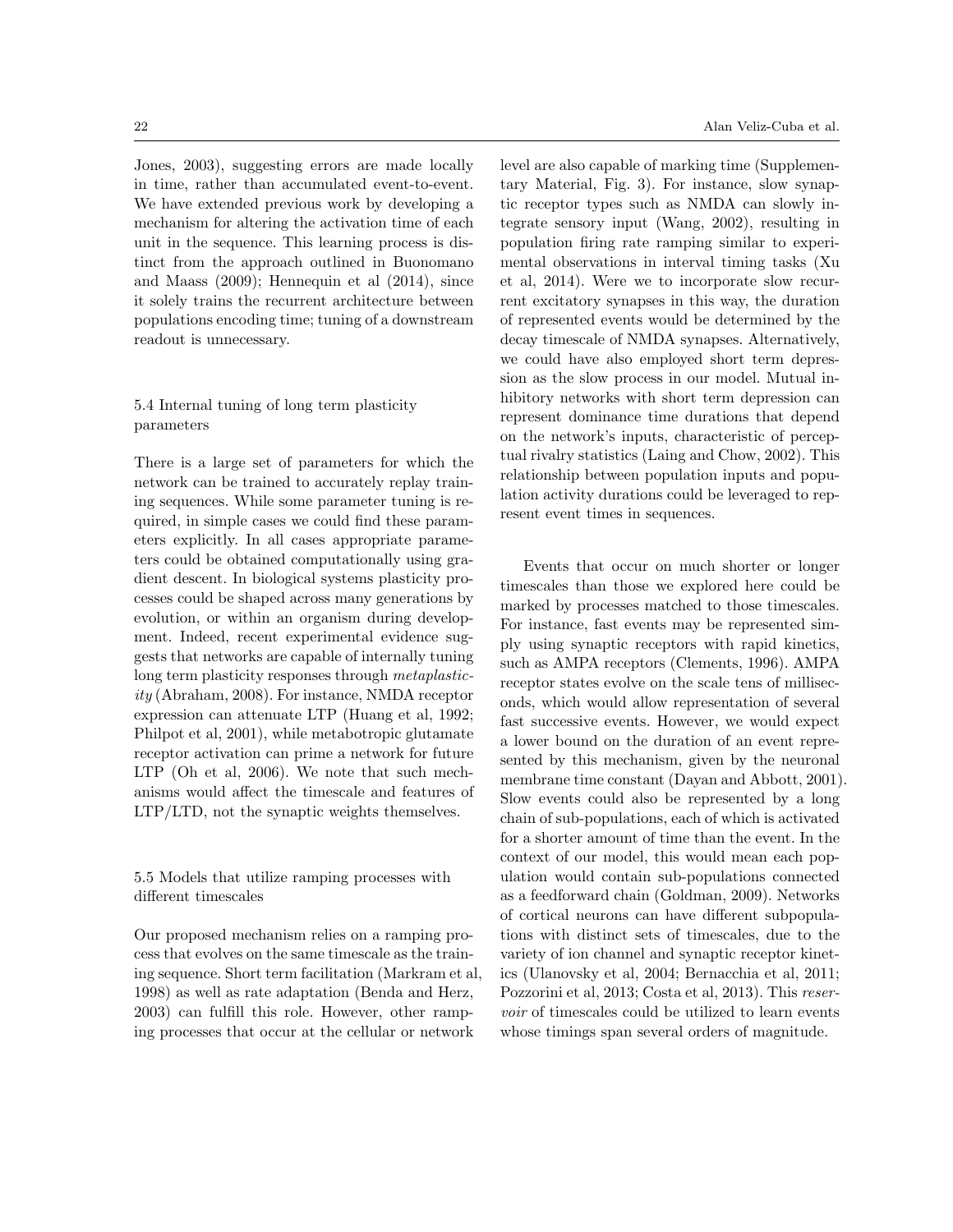5.6 Learning the repeated appearance of an event

We only considered training sequences in which no event appeared more than once (e.g. 1-2-3-4). If events appear multiple times (e.g. 1-2-1-4), then a learned synaptic weight (e.g.,  $w_{21}$ ) would be weakened when the repeated event appears again. This can be resolved by representing each event repetition by the activation of a different subpopulation of cells. There is evidence that this occurs in hippocampal networks responding to spatial navigation sequences on a figure eight track (Griffin et al, 2007). Even for networks where each stimulus activates a specific population, sequences with repeated stimuli could be encoded in a deeper layer of the underlying sensory or motor system. The same idea can be used to create networks that can store several different event sequences containing the same events (e.g. 1-2-3-4; 2-4-3-1; 4-3-2-1). If multiple sequences begin with the same event  $(e.g. 1-2-3-4; 1-3-2-4)$ , evoking the correct sequence would require partial stimulation of the sequence (e.g. 1-2 or 1-3). Networks would then be less likely to misinterpret one learned sequence for another sequence with overlapping events (Abbott and Blum, 1996).

#### 5.7 Feedback correction in learned sequences

We emphasize that we did not incorporate any mechanisms for correcting errors in timing during replay. However, this could easily be implemented by considering feedback control via a stimulus that activates the population that is supposed to be active, if any slippage in event timing begins to occur. This assumes there is some external signal indicating how accurately the sequence is being replayed. For instance, human performance of a piece of music relies on auditory feedback signals that are used by the cerebellum to correct motor errors (Zatorre et al, 2007; Kraus and Chandrasekaran, 2010). If feedback is absent or is manipulated, performance deteriorates (Finney and Palmer, 2003; Pfordresher, 2003). Similar principles seem to hold in the replay of visual sequences.

Gavornik and Bear (2014) showed that portions of learned sequence are replayed more accurately when preceded by the correct initial portion of the learned sequence. We could incorporate feedback into our model by providing external input to the network at several points in time, not just the initial cue stimulus.

## 5.8 Conclusions

Overall, our results suggest that a precisely timed sequence of events can be learned by a network with long term synaptic plasticity. Sequence playback can be accomplished by a ramping process whose timescale is similar to the event timescales. Trial-to-trial variability in training and neural activity will be inherited by the sequence representation in a way that depends on the learning process and the playback process. Therefore, errors in sequence representation provide a window into the neural processes that represent them. Future experimental studies of sequence recall that statistically characterize these errors will help to shed light on the neural mechanisms responsible for sequence learning.

Acknowledgements We thank Jeffrey Gavornik helpful comments. Funding was provided by NSF-DMS-1311755 (Z.P.K.); NSF/NIGMS-R01GM104974 (A.V-C. and K.J.); and NSF-DMS-1122094 (A.V-C. and K.J.).

### References

- Abbott LF, Blum KI (1996) Functional significance of long-term potentiation for sequence learning and prediction. Cereb Cortex 6(3):406– 416
- Abraham WC (2008) Metaplasticity: tuning synapses and networks for plasticity. Nat Rev Neurosci 9(5):387
- Alberini C (2009) Transcription factors in longterm memory and synaptic plasticity. Physiol Rev 89(1):121–145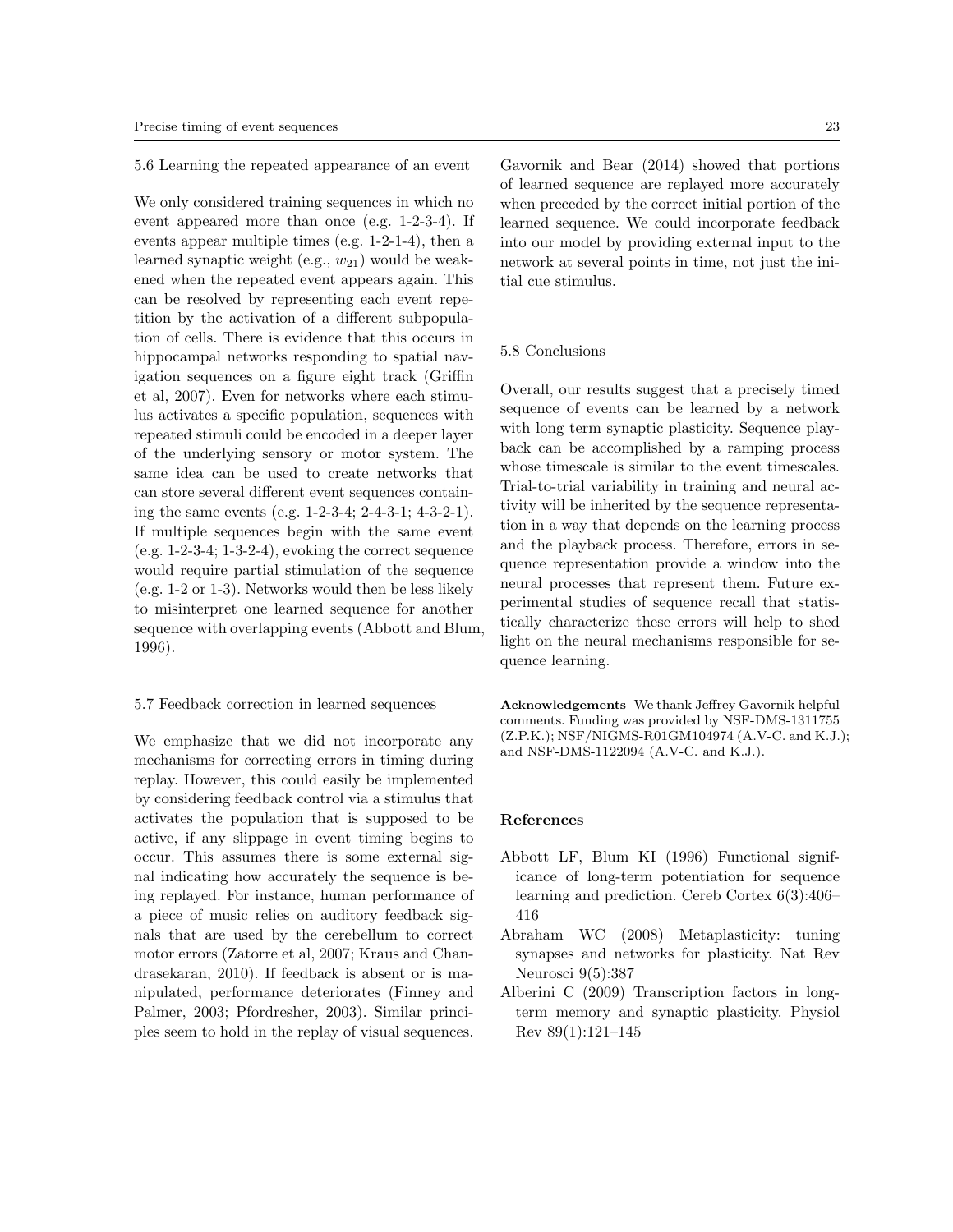- Amari SI (1972) Learning patterns and pattern sequences by self-organizing nets of threshold elements. IEEE Trans Comput 21(11):1197–1206
- Benda J, Herz AV (2003) A universal model for spike-frequency adaptation. Neural Comput 15(11):2523–2564
- Bernacchia A, Seo H, Lee D, Wang XJ (2011) A reservoir of time constants for memory traces in cortical neurons. Nat Neurosci 14(3):366–72
- Bienenstock EL, Cooper LN, Munro PW (1982) Theory for the development of neuron selectivity: orientation specificity and binocular interaction in visual cortex. J Neurosci 2(1):32–48
- Bliss TVP, Lømo T (1973) Long-lasting potentiation of synaptic transmission in the dentate area of the anaesthetized rabbit following stimulation of the perforant path. J Physiol 232(2):331–356
- Brea J, Senn W, Pfister JP (2013) Matching recall and storage in sequence learning with spiking neural networks. J Neurosci 33(23):9565–9575
- Brown GD, Preece T, Hulme C (2000) Oscillatorbased memory for serial order. Psychological review 107(1):127
- Bueti D, Buonomano DV (2014) Temporal perceptual learning. Timing & Time Perception 2(3):261–289
- Buhusi CV, Meck WH (2005) What makes us tick? functional and neural mechanisms of interval timing. Nat Rev Neurosci 6(10):755–65
- Buonomano DV (2000) Decoding temporal information: A model based on short-term synaptic plasticity. J Neurosci 20(3):1129–1141
- Buonomano DV, Maass W (2009) State-dependent computations: spatiotemporal processing in cortical networks. Nature Reviews Neuroscience 10(2):113–125
- Burgess N, Hitch GJ (1999) Memory for serial order: A network model of the phonological loop and its timing. Psychological Review 106(3):551
- Butts DA, Weng C, Jin J, Yeh CI, Lesica NA, Alonso JM, Stanley GB (2007) Temporal precision in the neural code and the timescales of natural vision. Nature 449(7158):92–95
- Clements J (1996) Transmitter timecourse in the synaptic cleft: its role in central synaptic func-

tion. Trends Neurosci 19(5):163–171

- Clopath C, Büsing L, Vasilaki E, Gerstner W (2010) Connectivity reflects coding: a model of voltage-based stdp with homeostasis. Nat Neurosci 13(3):344–352
- Conway CM, Christiansen MH (2001) Sequential learning in non-human primates. Trends Cogn Sci 5(12):539–546
- Costa RP, Sjöström PJ, Van Rossum MC (2013) Probabilistic inference of short-term synaptic plasticity in neocortical microcircuits. Frontiers in computational neuroscience 7
- Dayan P, Abbott LF (2001) Theoretical neuroscience. Cambridge, MA: MIT Press
- Dudek SM, Bear MF (1992) Homosynaptic longterm depression in area ca1 of hippocampus and effects of n-methyl-d-aspartate receptor blockade. Proc Natl Acad Sci USA 89(10):4363–4367
- Durstewitz D (2003) Self-organizing neural integrator predicts interval times through climbing activity. J Neurosci 23(12):5342–5353
- Eagleman SL, Dragoi V (2012) Image sequence reactivation in awake v4 networks. Proc Natl Acad Sci USA 109(47):19,450–19,455
- Faisal AA, Selen LP, Wolpert DM (2008) Noise in the nervous system. Nat Rev Neurosci 9(4):292– 303
- Fiete IR, Senn W, Wang CZ, Hahnloser RH (2010) Spike-time-dependent plasticity and heterosynaptic competition organize networks to produce long scale-free sequences of neural activity. Neuron 65:563–576
- Finney S, Palmer C (2003) Auditory feedback and memory for music performance: Sound evidence for an encoding effect. Mem Cognition 31(1):51– 64
- Fourcaud-Trocm´e N, Hansel D, Van Vreeswijk C, Brunel N (2003) How spike generation mechanisms determine the neuronal response to fluctuating inputs. J Neurosci 23(37):11,628–11,640
- Gardiner CW (2004) Handbook of Stochastic Methods. Springer
- Gavornik JP, Bear MF (2014) Learned spatiotemporal sequence recognition and prediction in primary visual cortex. Nat Neurosci 17(5):732–737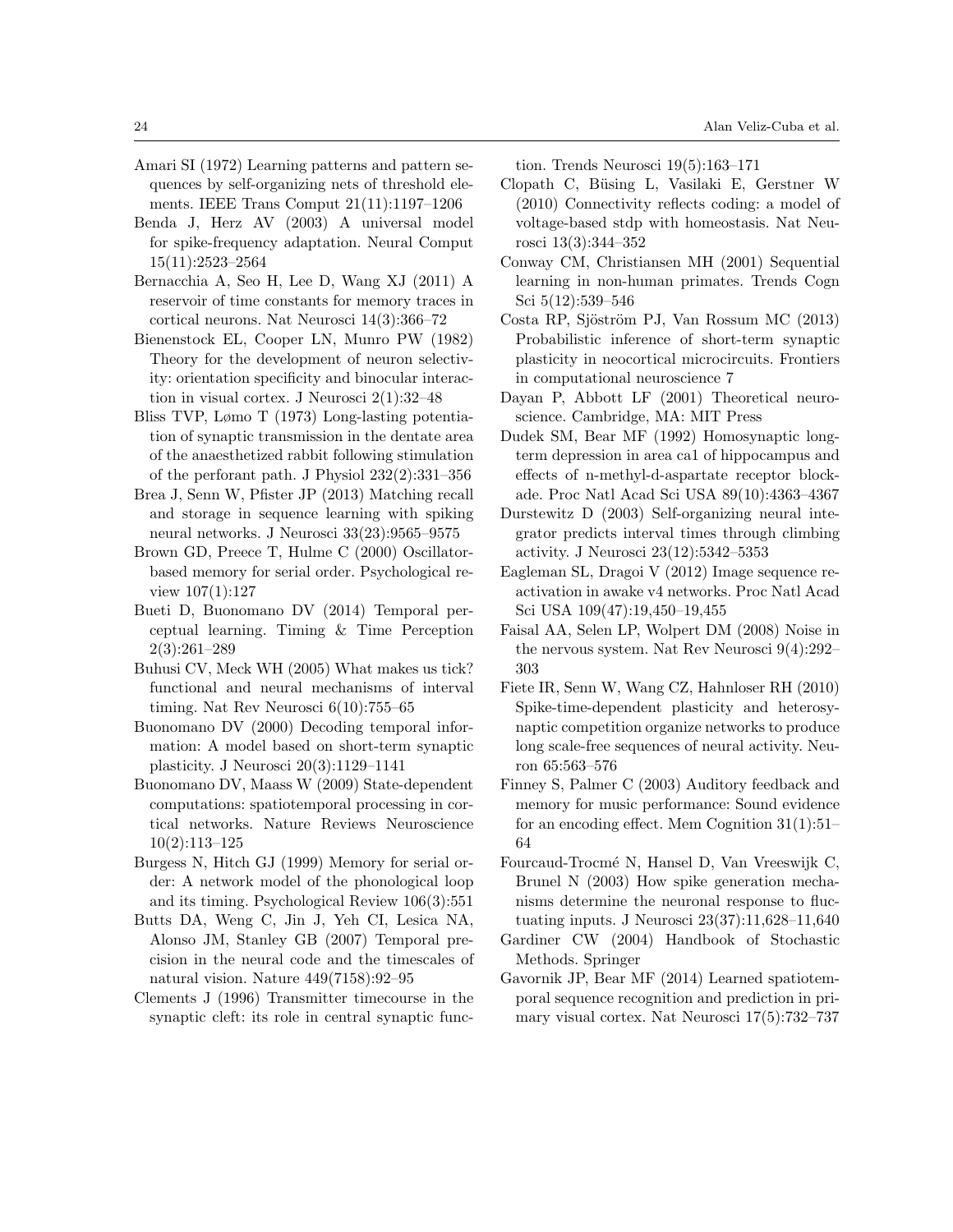- Gavornik JP, Shuler MGH, Loewenstein Y, Bear MF, Shouval HZ (2009) Learning reward timing in cortex through reward dependent expression of synaptic plasticity. Proc Natl Acad Sci USA 106(16):6826–6831
- Gerstner W, Kistler WM (2002) Mathematical formulations of hebbian learning. Biol Cybern 87(5- 6):404–15
- Gjorgjieva J, Clopath C, Audet J, Pfister JP (2011) A triplet spike-timing–dependent plasticity model generalizes the Bienenstock– Cooper–Munro rule to higher-order spatiotemporal correlations. Proc Natl Acad Sci USA 108(48):19,383–19,388
- Goldman MS (2009) Memory without feedback in a neural network. Neuron 61(4):621–634
- Graupner M, Brunel N (2012) Calcium-based plasticity model explains sensitivity of synaptic changes to spike pattern, rate, and dendritic location. Proc Natl Acad Sci USA 109(10):3991– 3996
- Griffin AL, Eichenbaum H, Hasselmo ME (2007) Spatial representations of hippocampal ca1 neurons are modulated by behavioral context in a hippocampus-dependent memory task. J Neurosci 27(9):2416–2423
- Grossberg S, Merrill JW (1992) A neural network model of adaptively timed reinforcement learning and hippocampal dynamics. Cognitive brain research 1(1):3–38
- Gütig R, Aharonov R, Rotter S, Sompolinsky H (2003) Learning input correlations through nonlinear temporally asymmetric hebbian plasticity. The Journal of neuroscience 23(9):3697–3714
- Haider B, Häusser M, Carandini M (2013) Inhibition dominates sensory responses in the awake cortex. Nature 493(7430):97–100
- Hass J, Blaschke S, Rammsayer T, Herrmann JM (2008) A neurocomputational model for optimal temporal processing. Journal of computational neuroscience 25(3):449–464
- Häusser M, Roth A  $(1997)$  Estimating the time course of the excitatory synaptic conductance in neocortical pyramidal cells using a novel voltage jump method. The Journal of neuroscience

17(20):7606–7625

- Hennequin G, Vogels TP, Gerstner W (2014) Optimal control of transient dynamics in balanced networks supports generation of complex movements. Neuron 82(6):1394–1406
- Hikosaka O, Nakamura K, Sakai K, Nakahara H (2002) Central mechanisms of motor skill learning. Current opinion in neurobiology 12(2):217– 222
- Huang YY, Colino A, Selig DK, Malenka RC (1992) The influence of prior synaptic activity on the induction of long-term potentiation. Science 255(5045):730–3
- Itskov V, Curto C, Pastalkova E, Buzsáki G (2011) Cell assembly sequences arising from spike threshold adaptation keep track of time in the hippocampus. The Journal of Neuroscience 31(8):2828–2834
- Ivry RB, Schlerf JE (2008) Dedicated and intrinsic models of time perception. Trends Cogn Sci 12(7):273–280
- Jenkins I, Brooks D, Nixon P, Frackowiak R, Passingham R (1994) Motor sequence learning: a study with positron emission tomography. The Journal of Neuroscience 14(6):3775–3790
- Jun JK, Jin DZ (2007) Development of neural circuitry for precise temporal sequences through spontaneous activity, axon remodeling, and synaptic plasticity. PLoS ONE 2(8):e723
- Kandel ER (2001) The molecular biology of memory storage: a dialogue between genes and synapses. Science 294(5544):1030–1038
- Karmarkar UR, Buonomano DV (2007) Timing in the absence of clocks: encoding time in neural network states. Neuron 53(3):427–438
- Kempter R, Gerstner W, van Hemmen JL (1999) Hebbian learning and spiking neurons. Phys Rev E 59:4498–4514
- Kleinfeld D (1986) Sequential state generation by model neural networks. Proc Natl Acad Sci USA 83(24):9469–9473
- Ko H, Hofer SB, Pichler B, Buchanan KA, Sjöström PJ, Mrsic-Flogel TD (2011) Functional specificity of local synaptic connections in neocortical networks. Nature 473(7345):87–91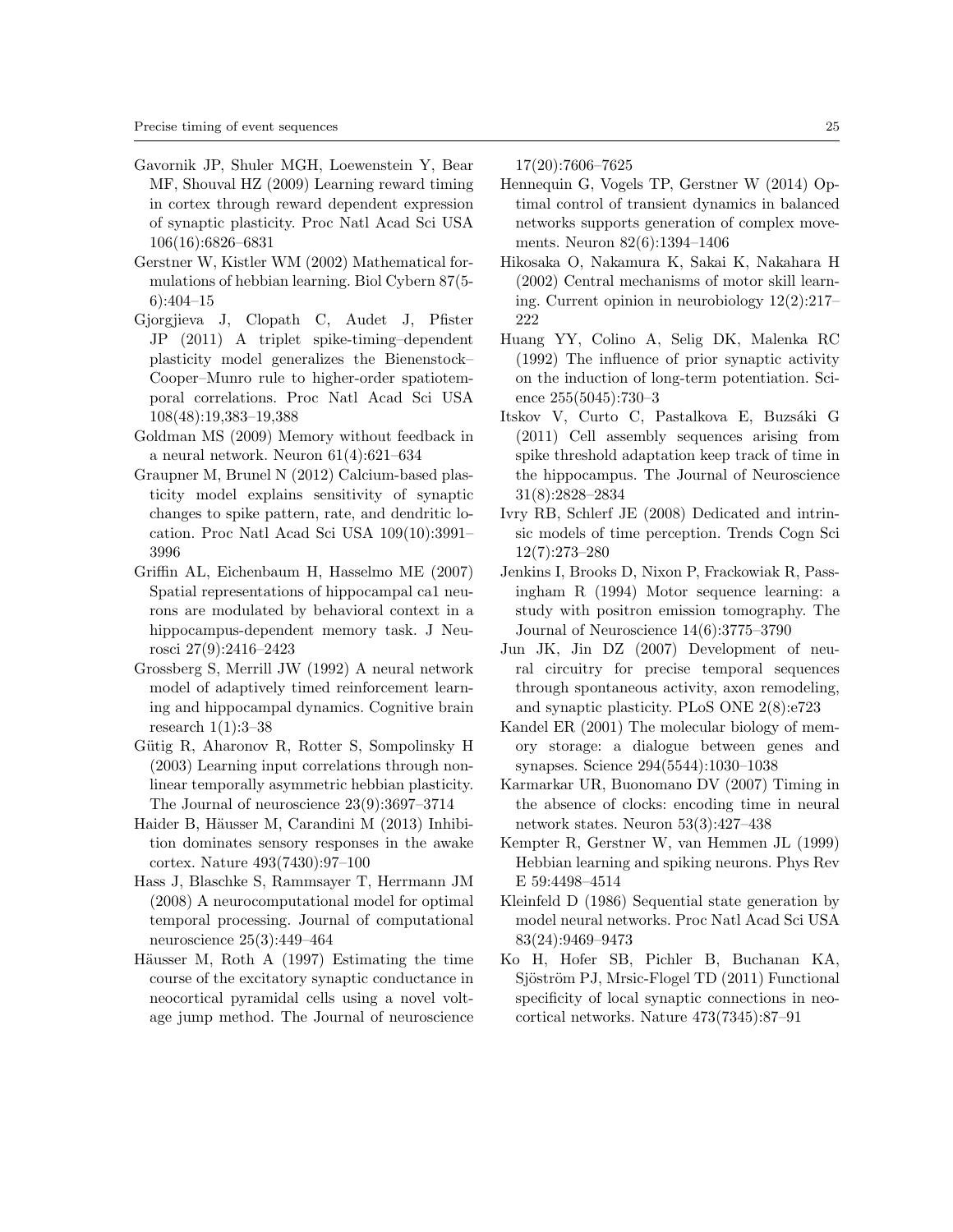- Kok P, Jehee JF, de Lange FP (2012) Less is more: expectation sharpens representations in the primary visual cortex. Neuron 75(2):265–270
- Kraus N, Chandrasekaran B (2010) Music training for the development of auditory skills. Nat Rev Neurosci 11(8):599–605
- Laing CR, Chow CC (2002) A spiking neuron model for binocular rivalry. J Comput Neurosci 12(1):39–53
- Litwin-Kumar A, Doiron B (2012) Slow dynamics and high variability in balanced cortical networks with clustered connections. Nat Neurosci 15(11):1498–505
- Lundstrom B (2015) Modeling multiple time scale firing rate adaptation in a neural network of local field potentials. J Comput Neurosci 38(1):189– 202
- Ma WJ, Beck JM, Latham PE, Pouget A (2006) Bayesian inference with probabilistic population codes. Nat Neurosci 9(11):1432–1438
- Major G, Tank D (2004) Persistent neural activity: prevalence and mechanisms. Curr Opin Neurobiol 14(6):675–84
- Malenka RC, Bear MF (2004) Ltp and ltd: an embarrassment of riches. Neuron 44(1):5–21
- von der Malsburg C (1973) Self-organization of orientation sensitive cells in the striate cortex. Kybernetik 14(2):85–100
- Markram H, Tsodyks M (1996) Redistribution of synaptic efficacy between neocortical pyramidal neurons. Nature 382(6594):807–810
- Markram H, Wang Y, Tsodyks M (1998) Differential signaling via the same axon of neocortical pyramidal neurons. Proc Natl Acad Sci USA 95(9):5323–5328
- McAuley JD, Jones MR (2003) Modeling effects of rhythmic context on perceived duration: a comparison of interval and entrainment approaches to short-interval timing. Journal of Experimental Psychology: Human Perception and Performance 29(6):1102
- Meyer T, Olson CR (2011) Statistical learning of visual transitions in monkey inferotemporal cortex. Proceedings of the National Academy of Sciences 108(48):19,401–19,406
- Miller KD (1994) A model for the development of simple cell receptive fields and the ordered arrangement of orientation columns through activity-dependent competition between on-and off-center inputs. J Neurosci 14:409–441
- Morrone MC, Ross J, Burr D (2005) Saccadic eye movements cause compression of time as well as space. Nat Neurosci 8(7):950–4
- Nabavi S, Fox R, Proulx CD, Lin JY, Tsien RY, Malinow R (2014) Engineering a memory with ltd and ltp. Nature 511(7509):348–52
- Oh MC, Derkach VA, Guire ES, Soderling TR (2006) Extrasynaptic membrane trafficking regulated by glur1 serine 845 phosphorylation primes ampa receptors for long-term potentiation. J Biol Chem 281(2):752–8
- Oja E (1982) Simplified neuron model as a principal component analyzer. J Math Biol 15(3):267– 273
- Perin R, Berger TK, Markram H (2011) A synaptic organizing principle for cortical neuronal groups. Proc Natl Acad Sci USA 108(13):5419–5424
- Pfister JP, Gerstner W (2006) Triplets of spikes in a model of spike timing-dependent plasticity. J Neurosci 26(38):9673–9682
- Pfordresher PQ (2003) Auditory feedback in music performance: Evidence for a dissociation of sequencing and timing. Journal of Experimental Psychology: Human Perception and Performance 29(5):949
- Philpot BD, Sekhar AK, Shouval HZ, Bear MF (2001) Visual experience and deprivation bidirectionally modify the composition and function of NMDA receptors in visual cortex. Neuron 29(1):157–169
- Pozzorini C, Naud R, Mensi S, Gerstner W (2013) Temporal whitening by power-law adaptation in neocortical neurons. Nature neuroscience 16(7):942–948
- Rao RP, Sejnowski TJ (2001) Spike-timingdependent hebbian plasticity as temporal difference learning. Neural Comput 13(10):2221–2237
- Reutimann J, Yakovlev V, Fusi S, Senn W (2004) Climbing neuronal activity as an eventbased cortical representation of time. J Neurosci